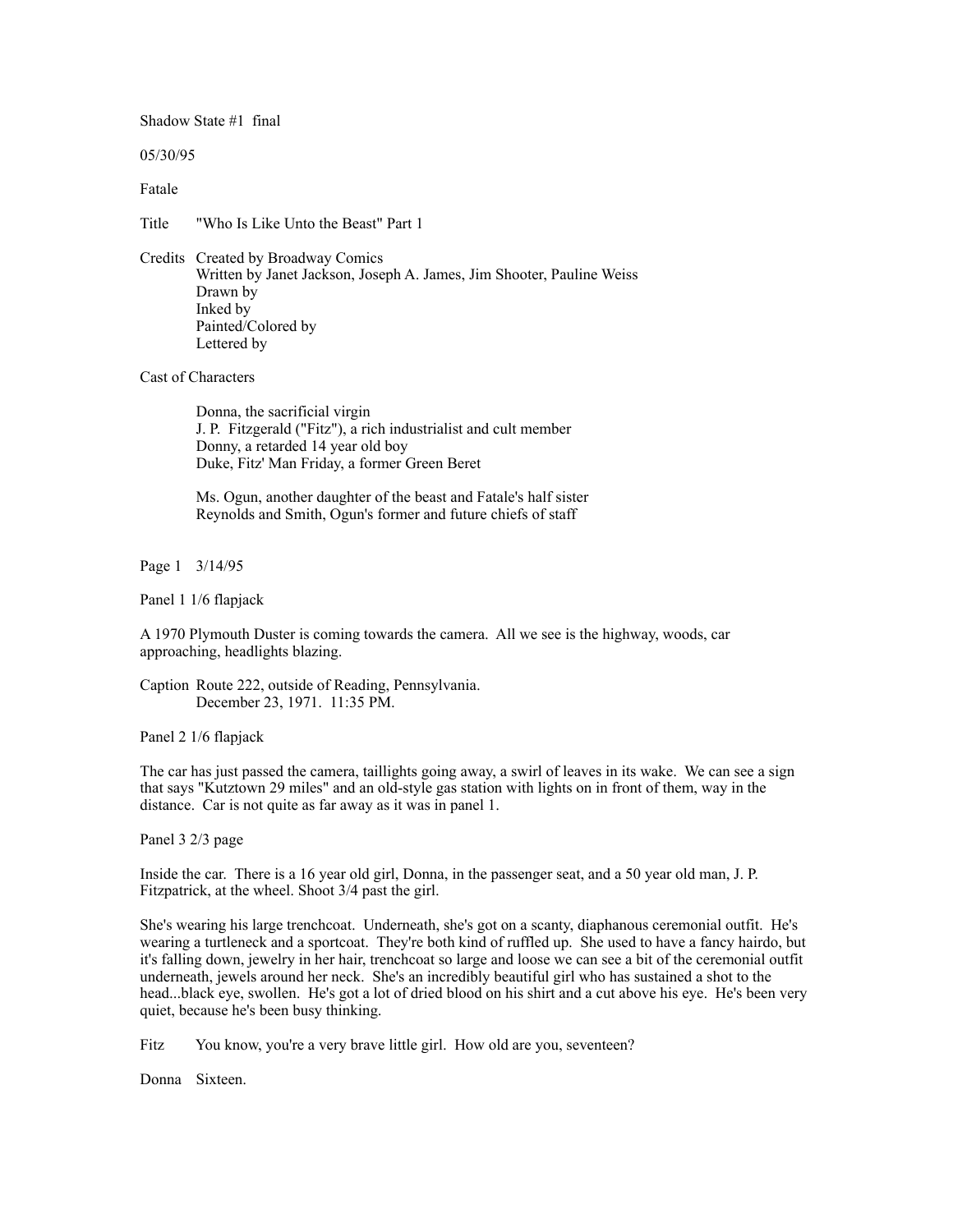Title: "Who Is Like Unto the Beast"

Credits: [see cover page]

Page 2 3/17

Panel 1 1/3 page horizontal

The car is approaching gas station, in the middle distance. Some plaid-clad guys are standing by their pickup which has a gunrack. Shoot as if from the back seat from behind Fitz.

Fitz You've held up pretty well through all of this. I think we're safe for the moment.

Panel 2 1/9 page

Fitz is leaning forward a bit, now looking at gas station guys, who are looking at his car. We can clearly see the pickup's gun rack, which holds several rifles or shotguns. Shoot from 3/4 behind him.

Fitz We probably lost them at the bus station in Dayton.

Panel 3 1/3 page

Fitz reaches for a gun, which is lying on the seat between them. He just places his hand on it, ready to pick it up, but doesn't pick it up. Silent. Shoot from straight on side, so we see the truck and rednecks through Fitz' window. The car is passing the gas station. The guys are looking straight at him.

Panel 4 1/9 page

Straight on shot of Fitz; we can see the gas station behind them now. His hand has returned to the steering wheel.

Fitz There's not much time to talk. I know you must be exhausted, Donna, but there are some things that are important for you to know.

Panel 5 1/9 page

Focus on Donna. We can see a bit of Fitz—he's cropped, so we see a bit of his arm and shoulder, gun on the seat. She has her head down, but her eyes are open, looking up. It's that "Oh my god what is going to become of me" expression.

Fitz We're going to a little house in the hills. I own it, but it can't be traced back to me. You'll be safe there.

Panel 6 1/9 page

Shoot from just outside of his window. He's looking straight ahead, resolutely. She's looking at him, supplicatively.

Donna Can't you just take me home, Mr. Fitzgerald?

Fitz No...if you surface anywhere, they'll kill you in minutes.

Panel 7 1/9 page

Close up of her face starts to scrunch up to cry, as if every time she thinks about this tears pour out.

Donna Why? Who are those people?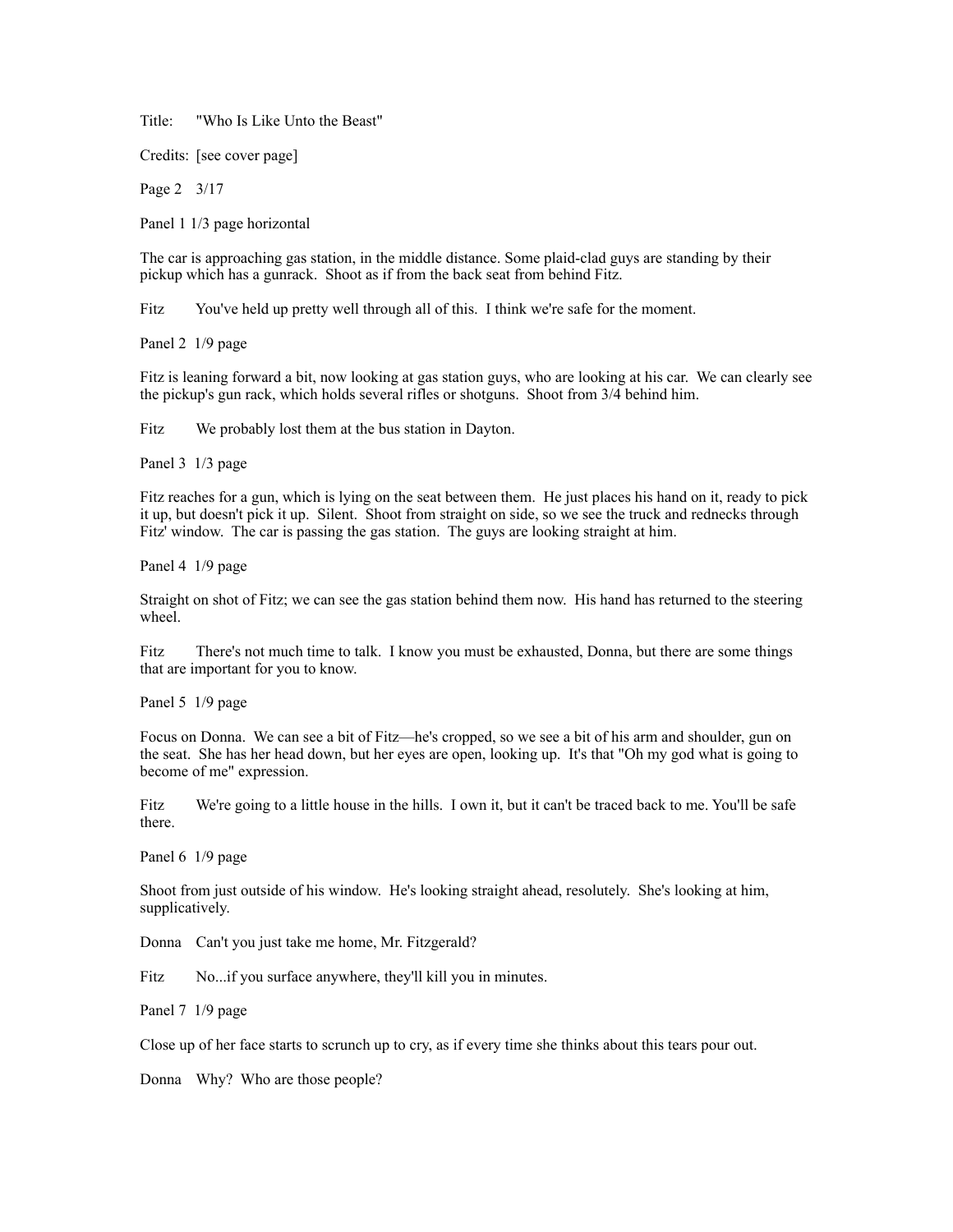Fitz [op] Bunch of humanitarians...

Page 3 3/17-20

Panel 1 1/9 page

She's crying hard. Favor her, but show Fitz.

Donna They hurt me.

Fitz Donna, tell me what you remember.

Panel 2 1/9 page

Silent. Shoot from outside her window. She's looking out of it, with a blank look on her face. We can see reflections of outside scenery -- a highway sign, a truck stop, whatever -- on the glass, superimposing her face.

Panel 3 1/9 page

Close up on her face. Outside the window still; she's still looking out of it so her head is turned, same blank look. We can still see a reflection on the glass, different from last panel, and her breath on it.

Donna I'd been Christmas shopping...

...and I was waiting for the bus to go home.

Panel 4 1/9 page

Extreme closeup of Donna, struggling to remember things that seem long ago.

Donna Then somebody grabbed me, and then...I don't know.

Panel 5 1/9 page

Silent flashback of Donna being kidnapped at a bus stop, from her point of view. A light snow is falling. She can see a piece of a guy with hooded parka and a scarf over his face and a hypo in his hand, coming for her. Her hand is up, trying to fend off the hypo, but another guy is holding her from behind and his hand is pulling her hand back. He'd dragged her a few feet and we can see tracks in the snow. Another guy in the background is picking up her handbag and shopping bag.

Panel 6 1/9 page

Pull camera to outside windshield, straight on shot of her, still looking out the window. See a little bit of Fitz, cropped.

Donna I woke up in this big room, and I could see out the window. I was in the mountains.

Panel 7 1/9 page

Silent flashback of Donna waking up, again her point of view. She's laying on the bed. She can see a matronly caretaker looming over her, and another nurse carrying a tray with juice. It is an opulent bedroom, pretty, airy, light and beautiful. There's a large window and we can see the Rockies.

Panel 8 1/9 page

Shoot outside the windshield from Fitz's side, past his hand on the steering wheel. He's still looking straight ahead. She's turned and is sitting forward, but is slumped down -- as if having a failure of memory.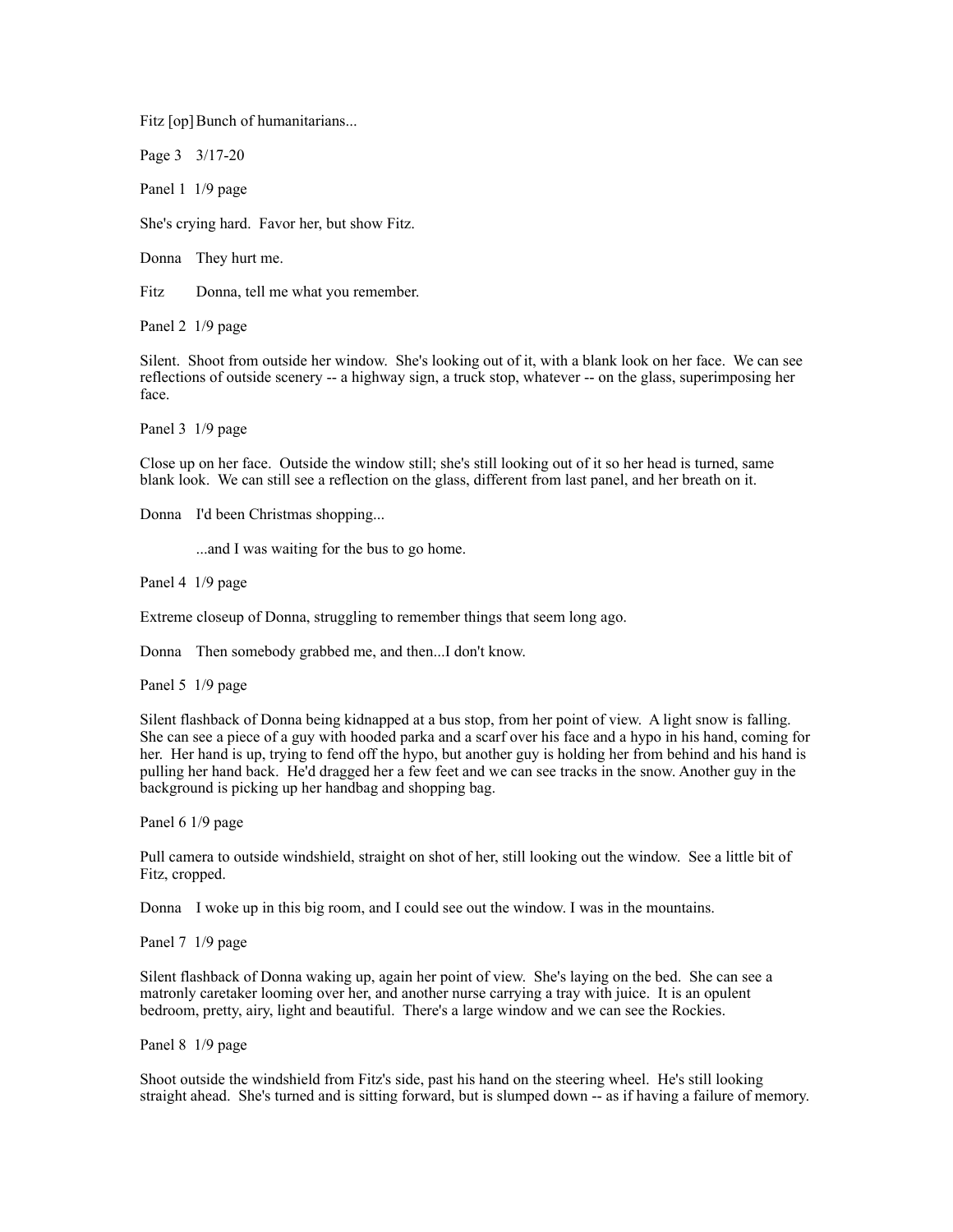Donna After that, everything's kinda hazy.

Fitz It's a drug they gave you in the juice. It makes you compliant and disoriented.

Panel 9 1/9 page

Shoot from the floor at her. She's looking down, still blankly. We can see a little cleavage, since she's leaving over. The trenchcoat has fallen away and we can see her leg is bare underneath.

Donna I remember, um...they gave me a bath...

Page 4 3/17-20

Panel 1 1/9 page

Crop shot of Donna, chin down. She's touching her throat, as if remembering being prepared.

Donna ...and massaged me and put on perfume and dressed me.

Panel 2 1/9 page

Silent flashback panel of Donna being prepped for the ceremony, again from her pov. She is sitting at a vanity and is looking at herself in the mirror. Her hand is in a matching position on her throat as Panel 1. She has a drugged look on her face. We can see attendants putting jewels in her hair and fussing with it.

Panel 3 1/9 page

Dead on shot of Donna. She looks scared and is pulling the coat around her tight.

Donna Then they took me into this big room and they put me on a table. When they put the handcuffs on me...I got really scared.

Panel 4 1/9 page

Very extreme closeup of her eyes and nose, maybe a bit of her hair. Don't forget one eye is blackened; crop away most of the bruise. Angle on her head is kind of up, that arcs her brows a little more, so she looks scared.

Donna I wanted to scream or run but...it was like a bad dream, I couldn't move.

Panel 5 1/9 page

Silent flashback panel of the ceremony beginning, from Donna's pov. She's laying on an altar, being chained, looking up at her captors. We can see the cuffs going on her wrists. We can also see the priestess, small, in the background, presiding over. The priestess holds a big ceremonial dagger.

Panel 6 1/9 page

Shoot past Donna. She is holding her arm up and looking at the cuff and a bit of dangling chain, which obviously has been cut. She wants to disbelieve her memories, and yet there on her wrist is proof. He is driving, but has taken his eyes off the road and is looking at her, understanding what she's going through.

Panel 7 1/9 page

Close up of Fitz, grim-looking.

Fitz And then...?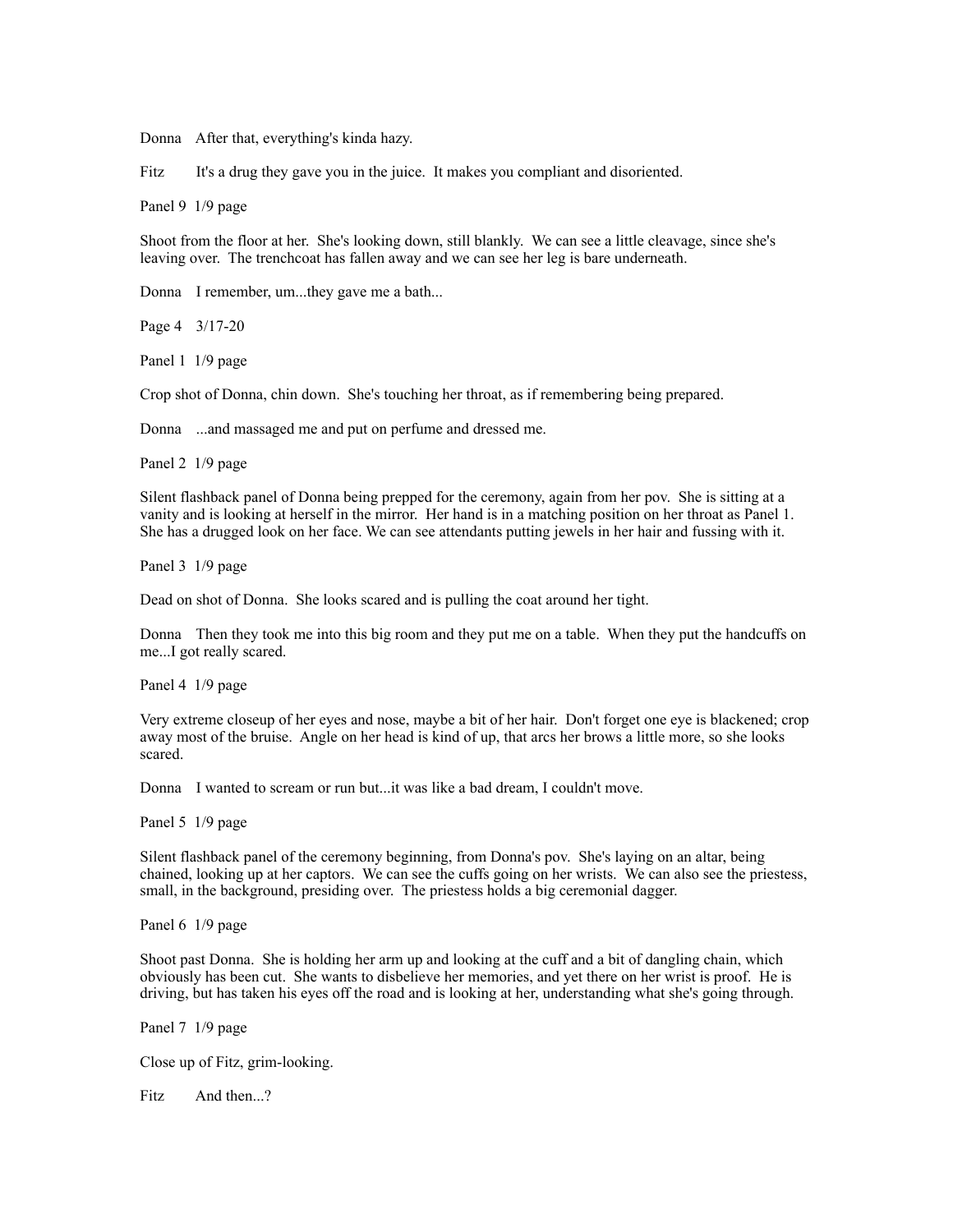Panel 8 1/9 page

Donna tightening up, clenching her hands into fists at her chest.

Panel 9 1/9 page

Silent flashback. Donna's POV. Demon mounting her. See tastefully subtle layout.

Page 5

Panel 1 1/9 page

Donna's hands are open now, palms up, coming up towards her face.

Panel 2 1/9 page

Silent flashback. Donna's POV. Demon humping her. See discreet, subtle layout.

Panel 3 1/9 page

Donna hands are up to her face, on her eyes.

Panel 4 1/9 page

Silent flashback. Donna's POV. Close up of dragon's face.

Panel 5 1/9 page

Donna, head sunk down in her hands.

Panel 6 1/9 page

Shoot from Donna's side, crop her a little if necessary. Donna is crying full out. The trenchcoat has fallen away from her legs a bit and we can see blood on her thighs. Fitz looking at her, a miserable expression on his face.

Panel 7 1/9 page

Close up on Fitz, grim.

Fitz I was hoping you didn't remember.

Panel 8 2/9 page

Car is pulling into the driveway of a small frame house. See floor plan and map.

Fitz (op) We're here.

Page 6

Panel 1 1/3 page horizontal

Inside the living room. This isn't an opulent place. Seven foot ceilings, very plain. She's standing huddled in the middle of the room; freezing, on one bare foot. Her other foot is on top of the first, in that "the floor's cold" kind of way. Most of the cheap furniture is covered, but the covering sheet has been pulled off of one couch. No overhead lights, all lamps. Light coming in from the hallway. He's fiddling with the thermostat.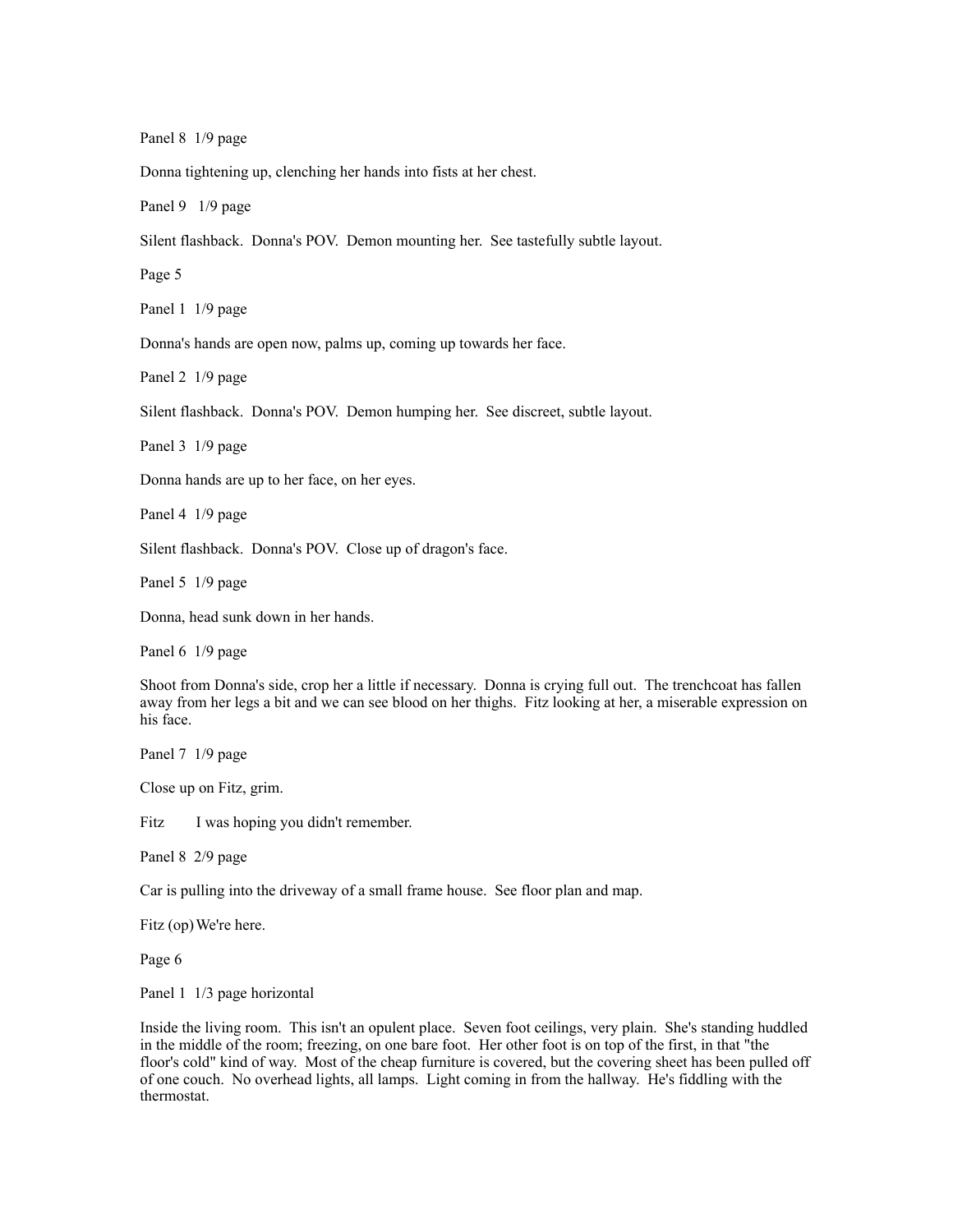Caption Christmas Eve, 1971. 12:07 AM.

Fitz Don't worry, it ought to warm up in here pretty soon.

Panel 2 1/9 page

He's looking back at her, she's still in the middle of the room.

Donna Um, where's the bathroom?

Fitz Down the hall. I'll show you.

Panel 3 1/9 page

Shoot from inside the bathroom. She's close to the camera, he's standing in the doorway. She's bent over the tub so she can reach the faucet, running the water, still clutching the trenchcoat around her.

Fitz I just lit the pilot on the water heater. It'll take a little while for it to warm up.

Hey, that water must be freezing.

Donna I don't care.

Panel 4 1/9 page

Shoot from behind Fitz and Donna, i.e., we see their backs. She's stepping out of the trenchcoat -- it's hanging off of one arm -- and has started to tear the flimsy ceremonial stuff off with her other hand. Her back is to him, and she's completely oblivious to him. Be discreet. Fitz is in the foreground, looking at her, in an awkward stance, flustered.

Fitz Can I help you? I mean, is there anything I can do for you? Do you want me to leave you alone?

Donna Yes, but...please don't leave...and don't close the door.

Panel 5 1/9 page

Medium shot, from the side, sitting in the tub. Her long hair is wet and hanging, straight down. A blank expression is on her face. She's leaning forward slightly so that her arms hanging down cover her nipples.

Panel 6 1/9 page

Camera pulls back in the hallway; bathroom doorway frames the panel. She's sitting in the tub in the center of the shot, slumped forward slightly, looking weary and wasted -- she hasn't moved. On the floor of the bathroom are the clothes she's cast off.

Panel 7 1/9 page

Pull back down the hallway more to reveal head and shoulders of Fitz. His back is to the wall and his head is turned toward the bathroom door, with a longing look. In the background we see Donna, as before. The implication here is that Fitz has a Lolita thing for her. Make sure that this is identifiably Fitz.

Page 7 3/20

Panel 1 1/3 page horizontal

Medium shot, full figures, establish the whole kitchen. She's sitting at the kitchen table. A cup of tea is sitting there; so is an open toolbox. He's kneeling in front of her, having sawed three of her manacles off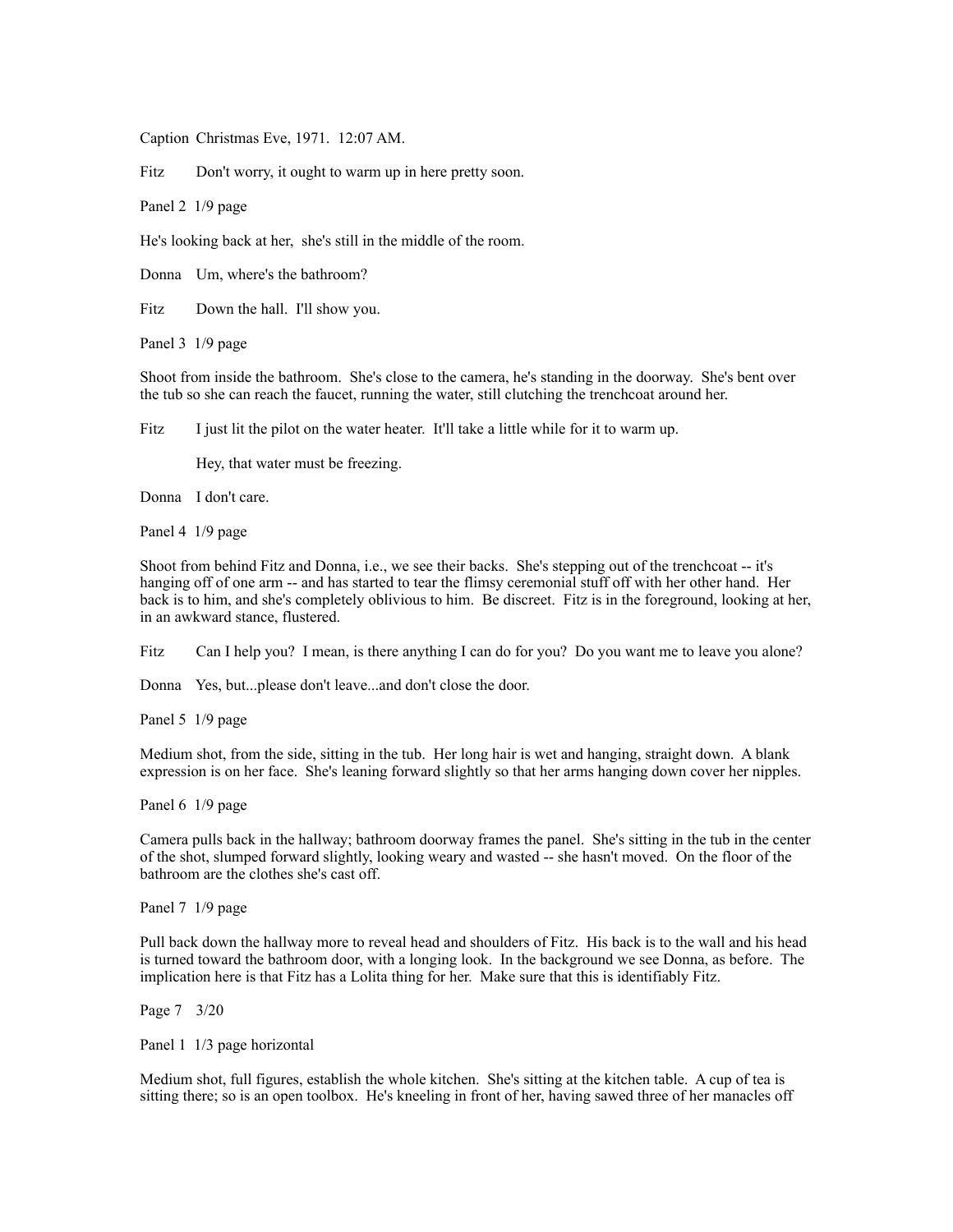and is working on the last one on her ankle. She is wearing a one of his sweatshirts, very baggy on her, and a pair of his jeans, one sock on (the unshackled foot), the other sock draped over a knee. She has a towel wrapped around her head in a turban. He's focused on sawing the manacle, not looking at her.

Caption 1:02 AM.

Fitz Donna, I'm going to have to leave soon.

Panel 2 1/9 page

Pull in close, cropping Fitz and Donna, so we can clearly see the sawing of the manacle.

Fitz Listen carefully. The people who are after us control or influence almost everything: the government, the police, even the church....

Donna Who are they?

Panel 3 1/9 page

Medium shot, full figure, from 3/4 overhead. The manacle is off, and on the floor. He's kneeling in front of her, in a submissive position, rubbing her bruised ankle. He's looking at her ankle. She's looking down at him.

Fitz An exclusive little club...some of the most powerful people in the world.

Donna Like you?

Panel 4 1/9 page

Closeup of Fitz's hands on her slim, girlish ankle.

Fitz Yes. I was a member. During the last couple of years, though ... well, let's just say I haven't seen eye to eye with the others.

This isn't the kind of club you can just quit...so I started making contingency plans.

Panel 5 1/9 page

Longish medium shot. We can see the whole house, the whole car, and a little environment. Balloons to the house.

Fitz I have houses like this all over the country...nondescript cars under fake names kept ready and waiting for me in hundreds of towns...caches of gold, diamonds, currency...and weapons. And a few people I can trust.

Panel 6 1/9 page

Long medium shot, through the window. He's kneeling in front of her, putting the sock on her foot. She's sitting woodenly in the chair.

Fitz Even so, we were very lucky to get away.

Donna Why did they...do that to me?

Panel 7 1/9 page

Bust shot, close on her, starting to cry again. She's clutching her shirt, fist clenched. He's standing; she's framed by the side of his body and his arm. He's got the manacle in his hand.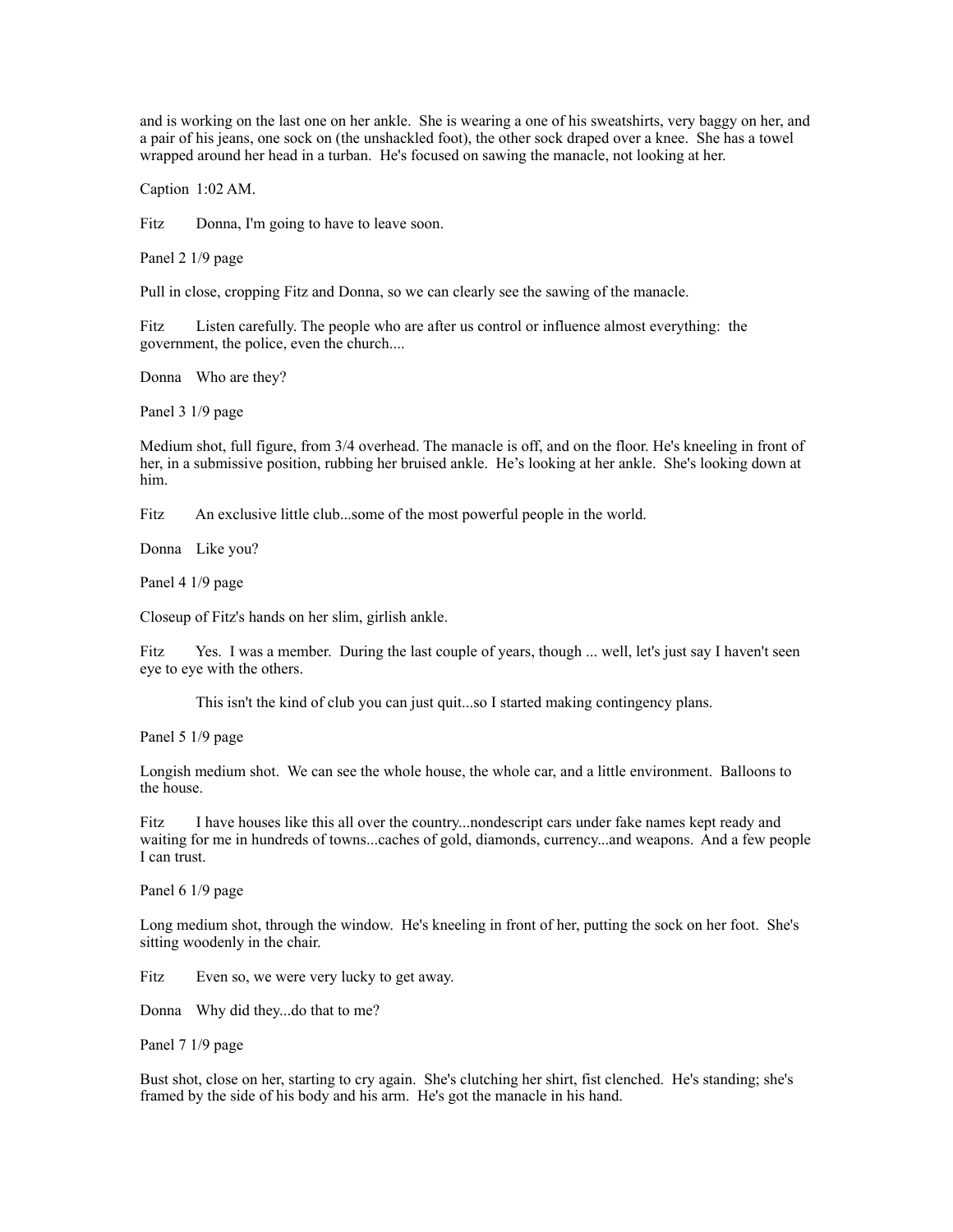Fitz Every year there's a meeting in a private chateau near Aspen They hold a little ceremony. A young girl is brought in...and you know some of what happens to her.

Donna Why me?

Page 8

Panel 1 1/6 page

Close medium shot, cropped to Fitz' waist. Shoot at Fitz, who's turned away from Donna, walking toward the camera. He's putting the manacle in his jacket pocket. Donna swings around to look at him, an unbelieving look on her face.

Fitz Choosing you as the sacrifice was their way of punishing me.

Donna Just 'cause you were my mother's friend?

Panel 2 1/6 page

Closeup of Fitz, looking down, his back to Donna.

Fitz Years before you were born, long before she married your father, I was in love with your mother. I lost her because I was busy building an empire...but I couldn't forget her.

Panel 3 1/6 page

Longish medium shot. He's standing at the kitchen table, putting the tools away.

Fitz I stayed in touch, I helped out as much as she'd let me. I even got myself on the board of the college where your dad taught -- he got his tenure because of me.

Panel 4 1/6 page

Close medium shot, diagrammatical. He's turned to her. She's looking down, he's looking at her.

Fitz I was devastated when she died. You were ten then, right?

Donna Uh-huh.

Panel 5 1/6 page

Close medium shot. He's turned toward her; his crotch is at about her head level. He's lifting her chin, gently. She's looking up at him, stunned.

Fitz You...are the spitting image of your mother. Do you know that?

Panel 6 1/6 page

Straight on closeup of Donna, her chin raised at the angle his hand left it. lips slightly parted, very wideeyed. Her expression is as if a light bulb has turned on over her head. Silent.

Page 9

Panel 1 1/9 page

She's in the background. He's in the foreground, already in the living room, tucking the gun into his waistband.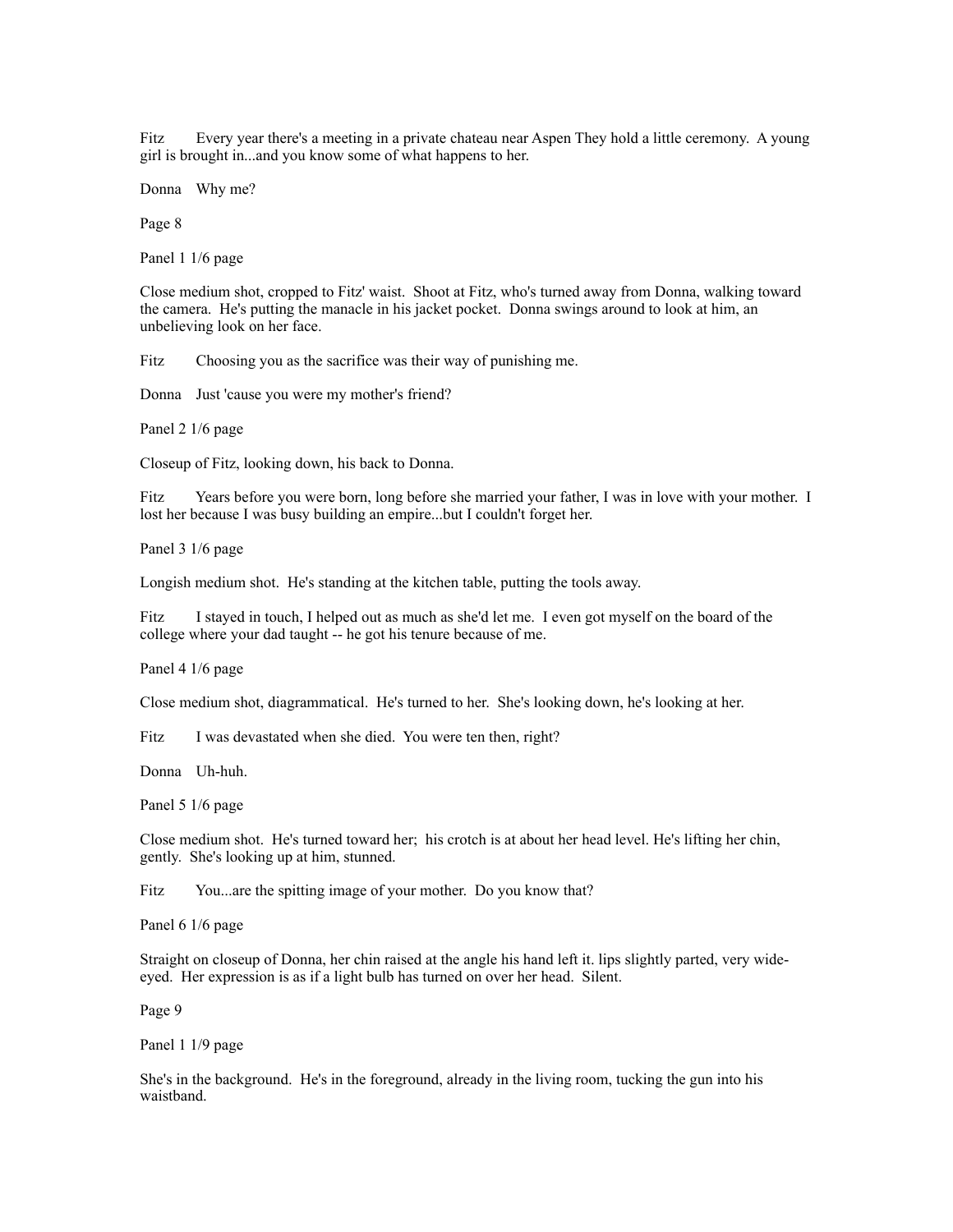Fitz I have to go. Make a few arrangements...lay some false trails. I'll be back in two weeks, three at the outside.

Remember, you can't trust anyone. Don't leave this house for any reason.

Panel 2 1/9 page

Profile Donna. She hasn't moved, she's still looking forward, stunned. He's in the distance. He's putting his trenchcoat on, not looking at her. Little bit of a profile of him, turning his head so his voice carries, but not turning fully toward her.

Fitz Put a shade up in the back room and the boy from the house down the hill will bring you groceries. He's slow--retarded--but he's dependable. He won't ask any questions, and no one's likely to question him.

Panel 3 1/9 page

Bust shot. He's cracking a curtain and peering out the living room window.

Fitz There's no phone here. If you absolutely have to get a message to me, if it's a real emergency, say these words to the boy: critical mass. He'll call a number I gave him and hang up. One of my contacts will let me know and I'll get in touch with you.

Panel 4 1/9 page

He's standing at the door, ready to open it and go out. Full figure, looking down.

Fitz I'm sorry about this. When I get back, I'll take you away someplace safe where they'll never find you. I'll make it up to you...I'll make a good life for you...

Panel 5 1/9 page

He's in the foreground. Shoot from outside the door. He's turned and is looking at her. She's in the background, looking at him. Imply a scared resignation in her look; this shot echoes the bathroom shot.

Fitz ...for us. You'll see.

Panel 6 1/9 page

Car pulling out of the driveway, coming towards the reader. Focus on the driver's side, light coming out of the window of the house and reflecting on the ground.

Panel 7 1/3 page

3/4 overhead of the kitchen. She hasn't moved out of the chair, lots of the empty house around her. She's all alone in the world.

Page 10 3/30

Panel 1 2/9 page

Diagrammatic shot. Donna is sitting up in bed, leaning back on her arms. The bedroom is very simple -- no decorations on the walls. Donna is wearing a man's T-shirt. The blankets are scrunched around her legs so we can see a small patch of thigh. The shade on the window is down. Silent.

Caption December 29, 1970. 9:37 AM.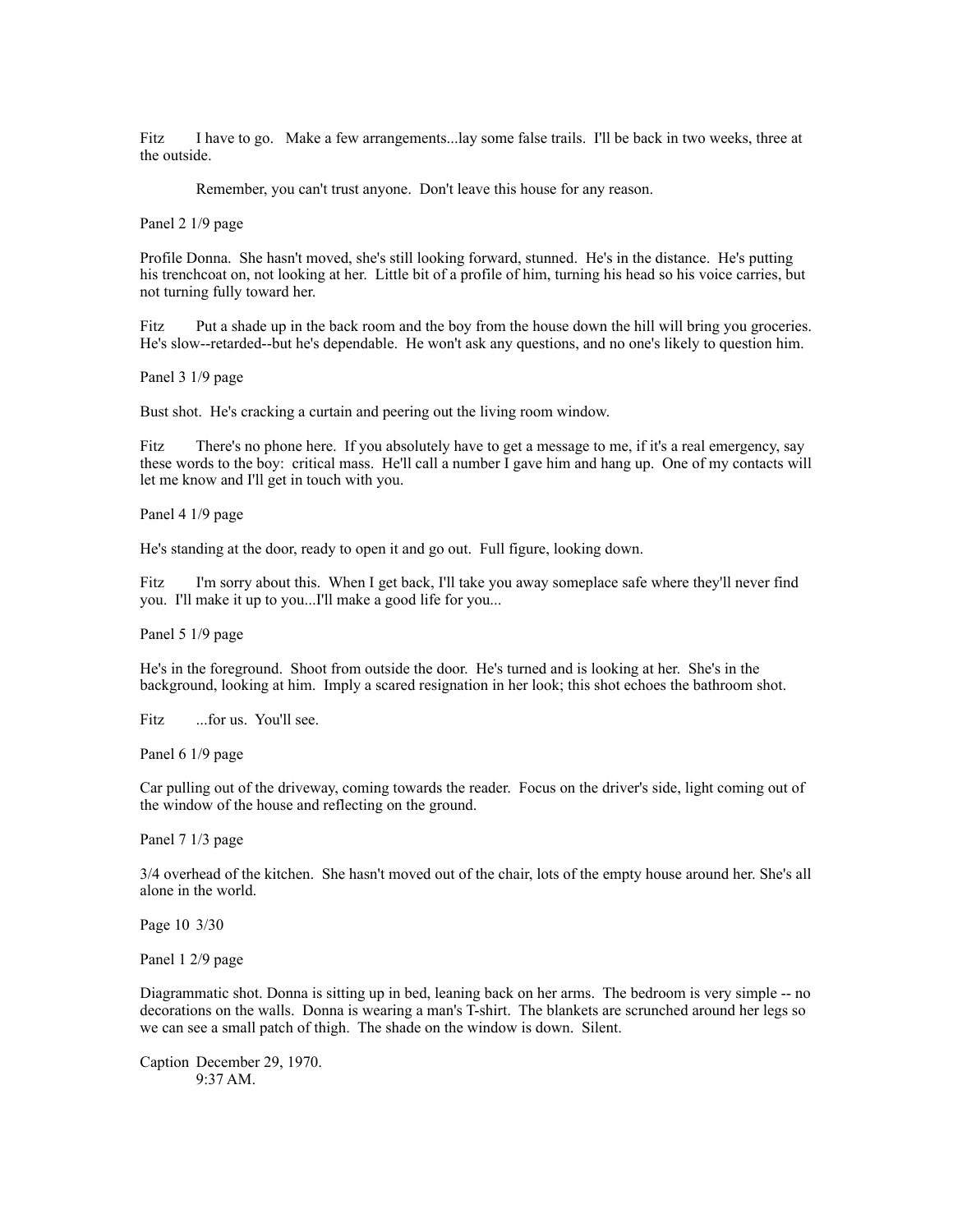Panel 21/9 page

Full figure shot. Donna is in the kitchen, wearing baggy sweatshirt, rolled up men's pants, socks, men's slippers that don't nearly fit. She's up on her tiptoes, looking in cabinets. They're empty, several are open. There's a wastebasket in the foreground; in which we can see are several empty tin cans....i.e., she's run out of food.

Panel 3 1/9 page

Bust shot. She's standing at the doorway of the bedroom. She's in the foreground, looking thoughtfully at the shade, which is down.

Panel 4 1/9 page

Shot from outside. We can see the whole window frame, 45o angle. Her hand on the shade, letting it up. (This exact shot will be echoed through the story every time she lifts the shade to summon Donny...the differences will be reflected in light and seasonal changes.) This is December, in the morning, so the lighting should be as if an overcast, bleary day.

Panel 5 1/9 page

She's sitting at the kitchen table, writing on a scratch pad.

Panel 6 1/9 page

Close up of her hand and the pad so we can see enough of what she's written, in girlish round handwriting (circles as dots over the i's). A number of pages have been folded back.

Diary December 29, 1971

 This is the eighth day since it happened. I've decided to write everything down that I remember about it in case something happens to me. Maybe somebody will find this

Panel 7 1/9 page

Bust shot. Her in the foreground, looking up. In the background, we can see the front door. She's still writing, and stops to look up at the door.

Caption 11:30 AM.

SFX Nok nok nok

Panel 8 1/9 page

Diagrammatical medium shot of her, stepping out one step of the door. There are grocery bags on the porch. The retarded boy, Donny, is some distance away, just turning the corner of the driveway. She would have arrived at the door in time to catch a glance at him, no more. He's thin, about 14, dressed in farm boy clothes -- plaid jacket, jeans, boots, cap with earpatches. Some patchy snow on the ground. She's looking not at the groceries, but towards him. He's not looking at her, just shuffling away.

Page 11 3/31

Panel 1 1/9 page

Donna is peering out the kitchen window, waiting for Fitz' car. It's getting dark out. She's pulling the curtain a little, leaning against the wall, in the kitchen corner.

Caption January 14, 1972.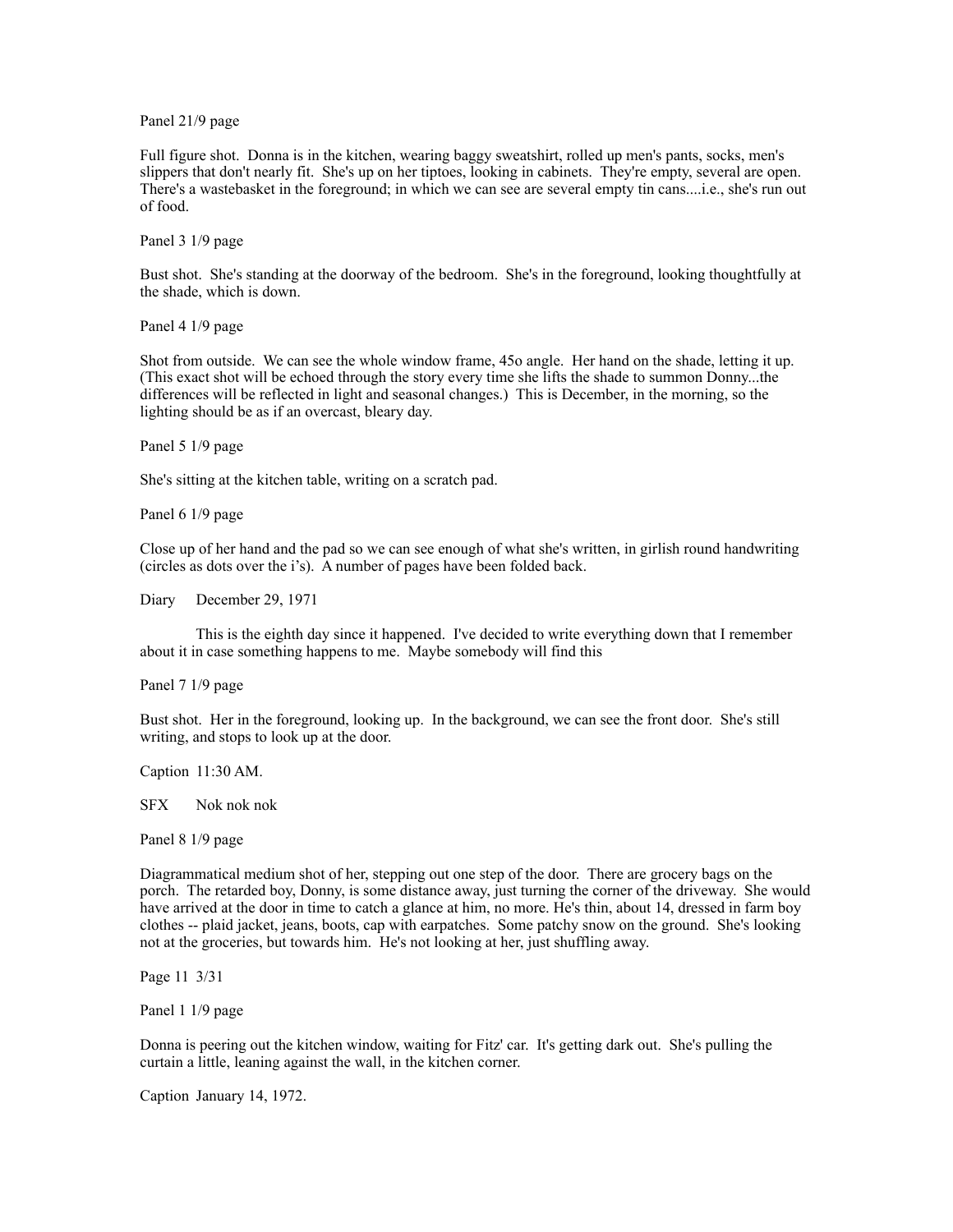5:02 PM.

Panel 2 1/9 page

Shot where we can see the whole window frame, 45o angle. There's her hand on the shade, pulling it up. This is a not-quite-matching shot of the previous: there's no snow on the sill, we can see a bit of her sleeve, the light is brighter since it's noon, etc.

Caption January 28, 1972. 12:01 PM.

Panel 3 1/9 page

Full figure of Donny, walking forward near the road curve. Past him we can see her in the kitchen window, pulling the curtain back a bit, looking at him.

Caption 1:32 PM.

Panel 4 1/9 page

Shoot from behind Donna. The kid is kneeling on the front step, putting the groceries down, and is looking up in surprise.

Donna Hi! Can--can I talk to you for a minute?

Donny Whuh--

Panel 5 1/9 page

180o from the last shot. He's stood up and is backing off a bit. She's framed by the doorway, reaching out a bit to him.

Donna Sorry if I scared you -- my name is Donna! What's your name?

Donny Brot'cher gro'shries.

Panel 6 1/9 page

Her face is on the right side of the panel. Shoot over her shoulder, at Donny, backing away.

Donna Have you heard from Mister Fitzgerald? Do you know what's going on?

Donny Any speshul gro'shries you want? I'll get 'em, yes'm.

Panel 7 1/9 page

Close up of Donna, pleading with Donny.

Donna Please, can't you tell me anything?

Donny (op) Y'want s'more gro'shries?

Panel 8 1/9 page

Upshot at Donna from past the groceries. She's slumped slightly, looking dejected and resigned. Silent.

Panel 9 1/9 page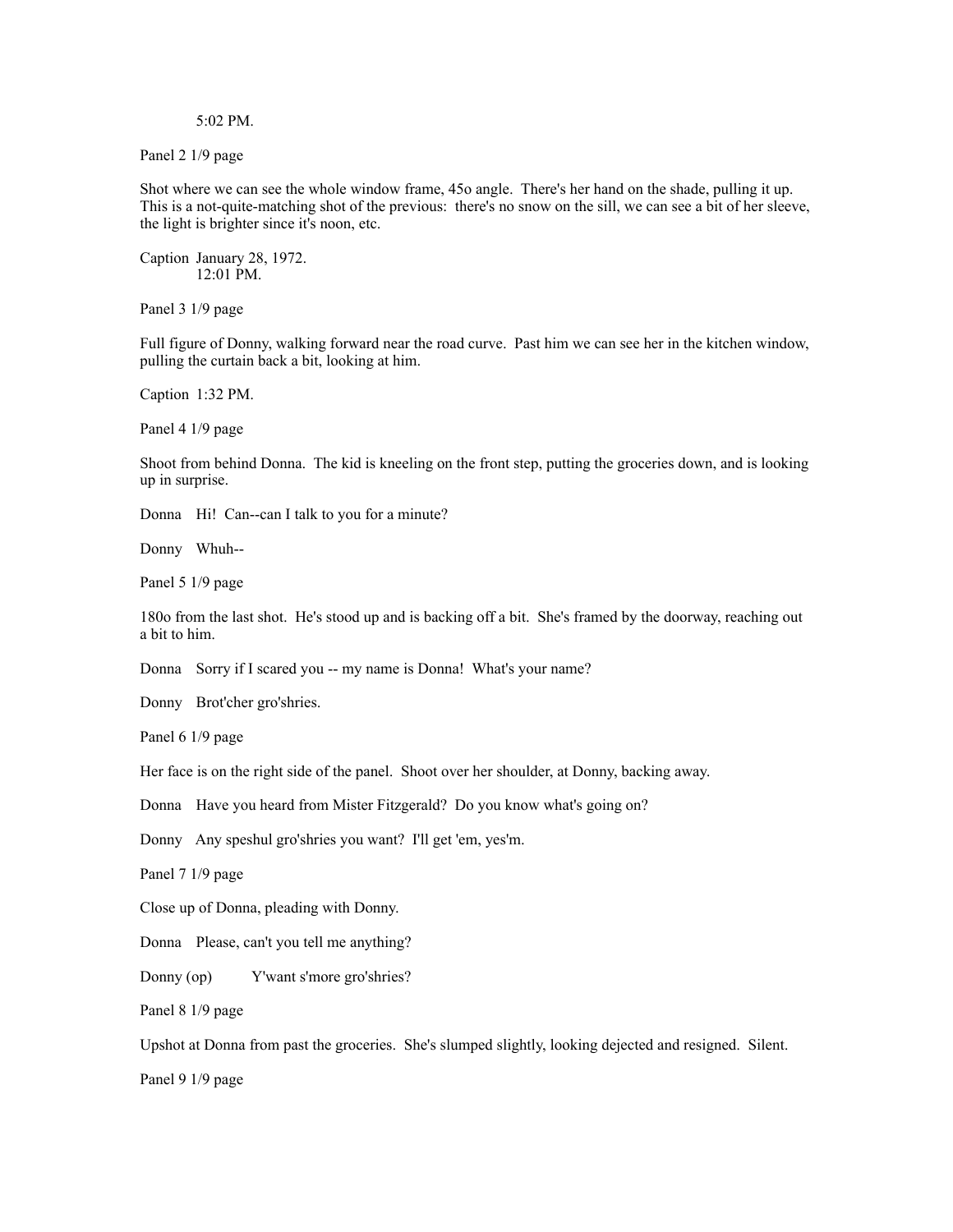Long medium shot. She's stepped out onto the porch. She's still looking down at the groceries, resigned to her fate. He's walking down the road.

Donna Yeah...uh, next time...could you bring me some magazines?

Page 12 3/31

Panel 1 2/9 page

Full length shot, angled so we can see her and her reflection. She's in the bedroom. She stands looking her body profile in a long door mirror. She's pulling the t-shirt up with one hand, holding her stomach with the other. She's nearly four months pregnant here. She has a concerned look on her face. She's got pants on, zipper down a bit to accommodate her tummy, boxers underneath.

Caption April 20, 1972. 11:14 AM.

Panel 2 1/9 page

Close up on hand, writing on the pad on the kitchen table.

Caption May 1, 1972

Diary  $5/1 - 17$  yrs. old today

 Still no word from Mister Fitzgerald. Something must have happened to him. I don't know what to do. I've never been so scared or lonely in my life. Some birthday, huh?

Panel 3 1/9 page

Pull back. Donna's sitting at the kitchen table, and looking up at the door, very startled, and afraid.

SFX nok nok nok

Panel 4 1/9 page

Shoot from behind her, long medium shot. Donny is standing in the doorway, grinning, holding a parcelpost box.

Donny A package come.

Donna For me?

Panel 5 1/9 page

He's standing inside the doorway. The package is on the ground, she's kneeling in front of it, starting to tear it open. Shoot from behind his head, past his shoulder, down at her.

Donny An 'm s'pos'd tuh give yuh this message.

Panel 6 1/9 page

Diagrammatical, from the side. She's on her knees, holding up a '70s style dress (with an obvious waistline) out of the box. The dress will obviously not fit her in her current condition. See sketch.

Donny Happy birfday to you, happy birfday dear Donna, happy birfday to you!

Panel 7 1/9 page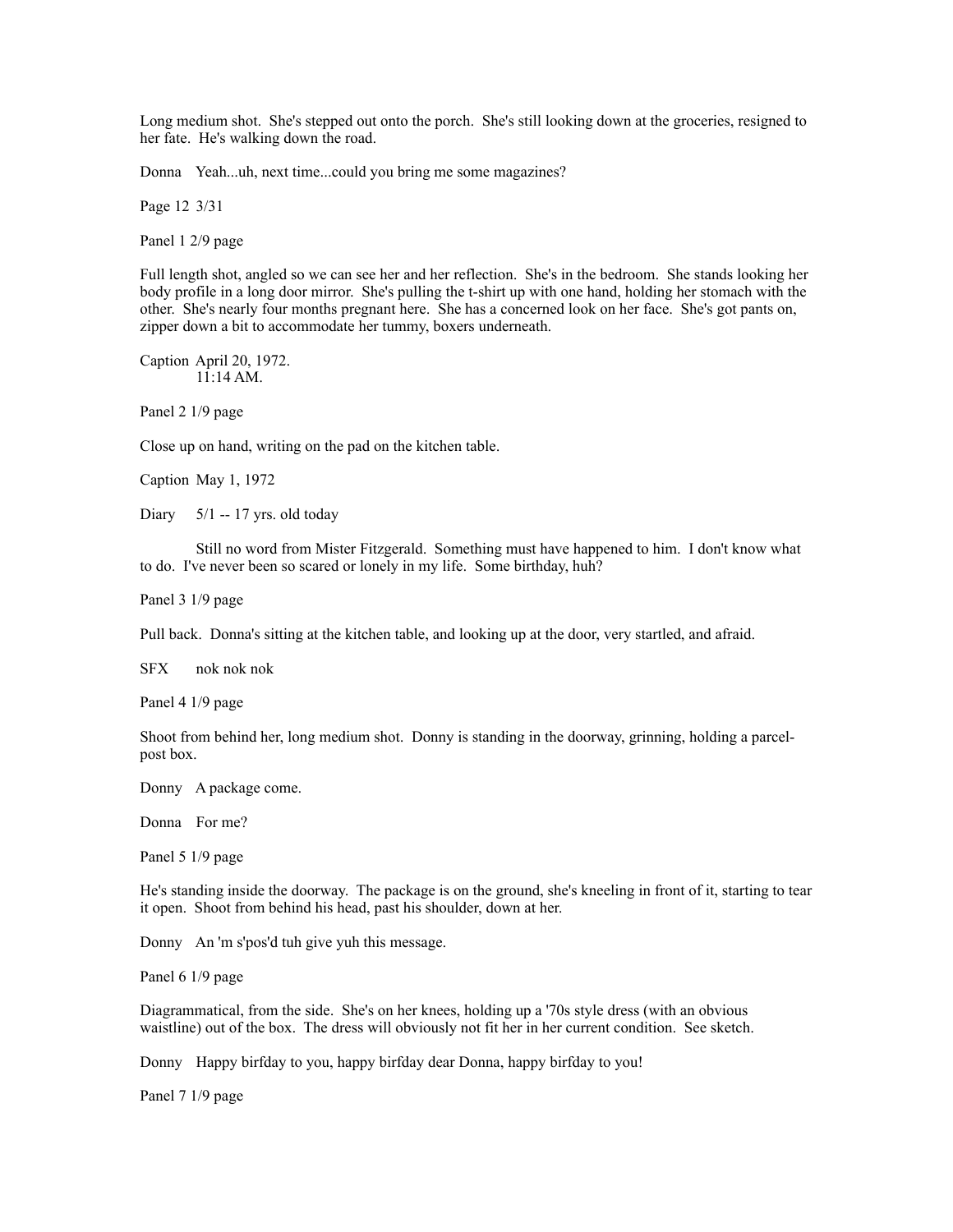Shoot straight on him, digging into his coat pocket.

Donny And I got something f'r yuh.

Panel 8 1/9 page

Donny's pov. We can see his arm extended toward her, holding a Tasty Kake cupcake package, slightly mangled. She's in the background, standing now, hand to her face, kind of smiling/crying under her hand.

Donny It's cake, see?

Page 13 3/31

Panel 1 1/9 page

Close up of Donna, big smile, slightly teary.

Donna Thank you.

Panel 2 2/9 page

Long shot from the other end of the room.

Donna Would you like to come in and have some?

Donny F'r real?

Panel 3 1/9 page

Slight downshot, He's sitting upright at the table, smiling, "oh boy cake". She's arriving at the table holding two saucers with cupcakes. There's a half gallon carton of milk sitting on the table, and two full glasses.

Donna What's your name?

Panel 4 1/9 page

Close up of him, looking sheepish.

Donny Well, I ain't s'posed to say but...it's Donny.

Panel 5 1/9 page

Bust shot of Donny, walking out of the door. Shoot from oustide. There are chocolate crumbs on his face. Donna behind him.

Donna Thank you, Donny. It was really nice to have somebody to talk to.

Donny Bye, Miz Donna. See you next week with more gro'shries!

Panel 6 2/9 page

Donna is standing in front of the mirror, looking at her body profile; match previous mirror shot. Her hair is now kind of stringy and a bit dirty. She's wearing one of Fitz' dress shirts, buttoned to her the top of her tummy. She's nearly eight months pregnant. Her tummy is sticking way out; the boxers are over her hips and butt but dodging down around her belly. Silent. She's looking very, very troubled.

Caption August 30, 1972.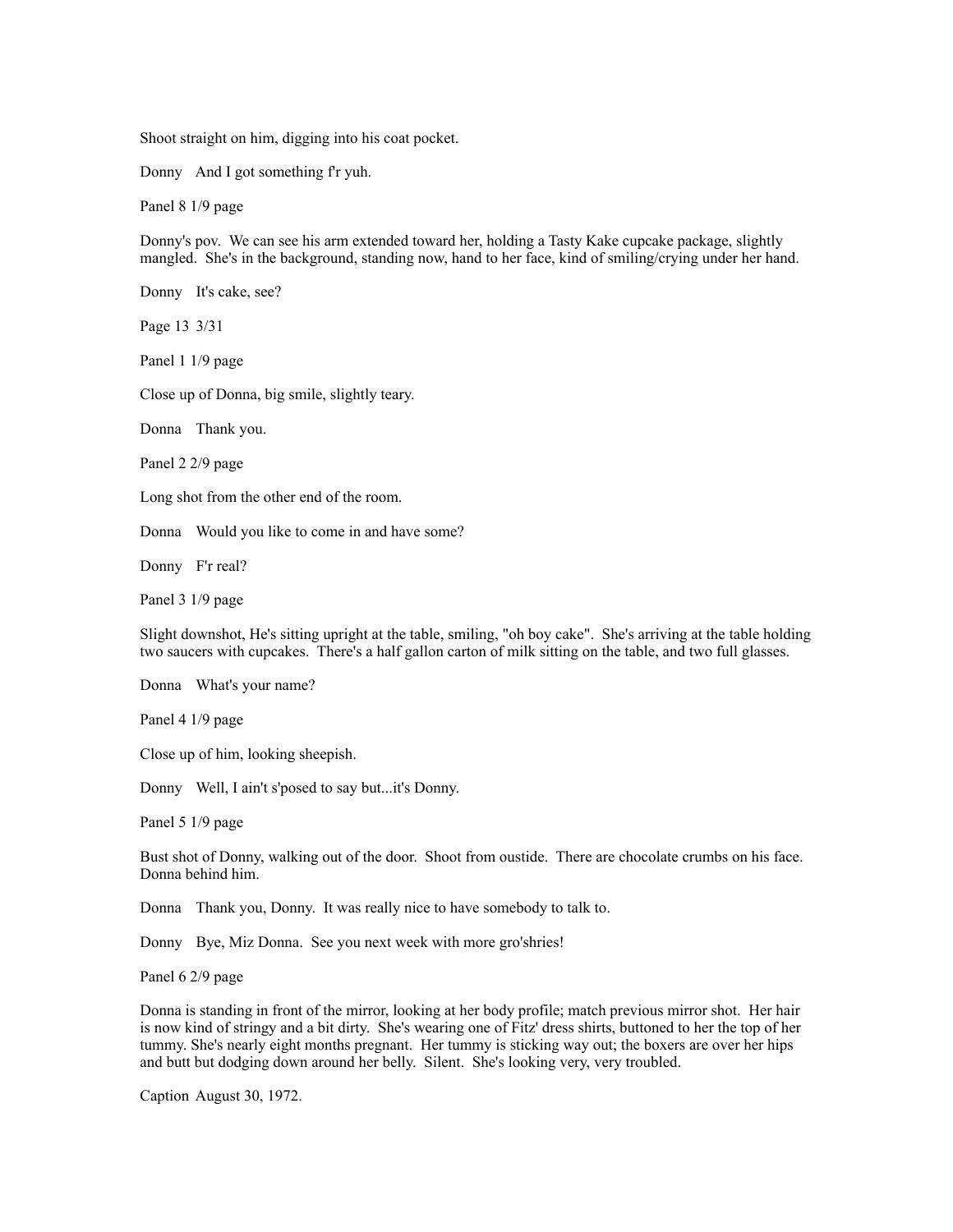## 11:14 AM.

Panel 7 1/9 page

Sitting at the kitchen table, sideways (her tummy's too big), writing in her diary, cup of tea on the table. Medium shot so we can see enough environs of the kitchen -- it's not as tidy as it used to be, the dishes aren't done.

Page 14 3/31

Panel 1 1/9 page

Close up of hand and diary, which is now a spiral-bound notebook with some loose pages from the scratch pad diary stuck into it. The list of names should appear in the margin of notebook (letterer note: cross out "Scarlett" and "Carrie Dee"; circle Jeremy and Madeleine).

Diary 8/30

 My baby could come at any day now. What if Mr. Fitzgerald doesn't get back in time? I'm so scared that I'll be all alone in the house when my baby is born.

 Jeremy Rachel Peter Madeleine Michael Scarlett Robert Michele Sean Brenda<br>Brian Carrie I Carrie Dee Lelania Sandra

Panel 2 2/9 page

Donna is sitting in front of the television, sunk into a couch in the living room. She's wearing what she was wearing last panel, barefoot. It's August, hot, and she's fanning herself with a magazine. The house is a bit messier now, and there are stacks and stacks of magazines around the living room. The television is b&w and has rabbit ears. On the tv is a talk-show like set (circa 1970!), a man in a suit is speaking.

Caption 1:34 PM.

TV ...can't stress enough the importance of pre-natal care!

Panel 3 1/9 page

Shoot from behind the television. She is struggling mightily to rise from the couch.

TV And how often should a woman visit her obstetrician, doctor?

At least once a month, even more often during the final trimester!

Panel 4 1/9 page

Almost matching shot of the window as Donna raises the blind. It's bright summer light, the window is open, there's a screen on it. Silent.

Panel 5 1/9 page

Donna is standing at the curve of the driveway, waiting for Donny. We can see Donny walking up the hill toward her, around 20 feet away from her.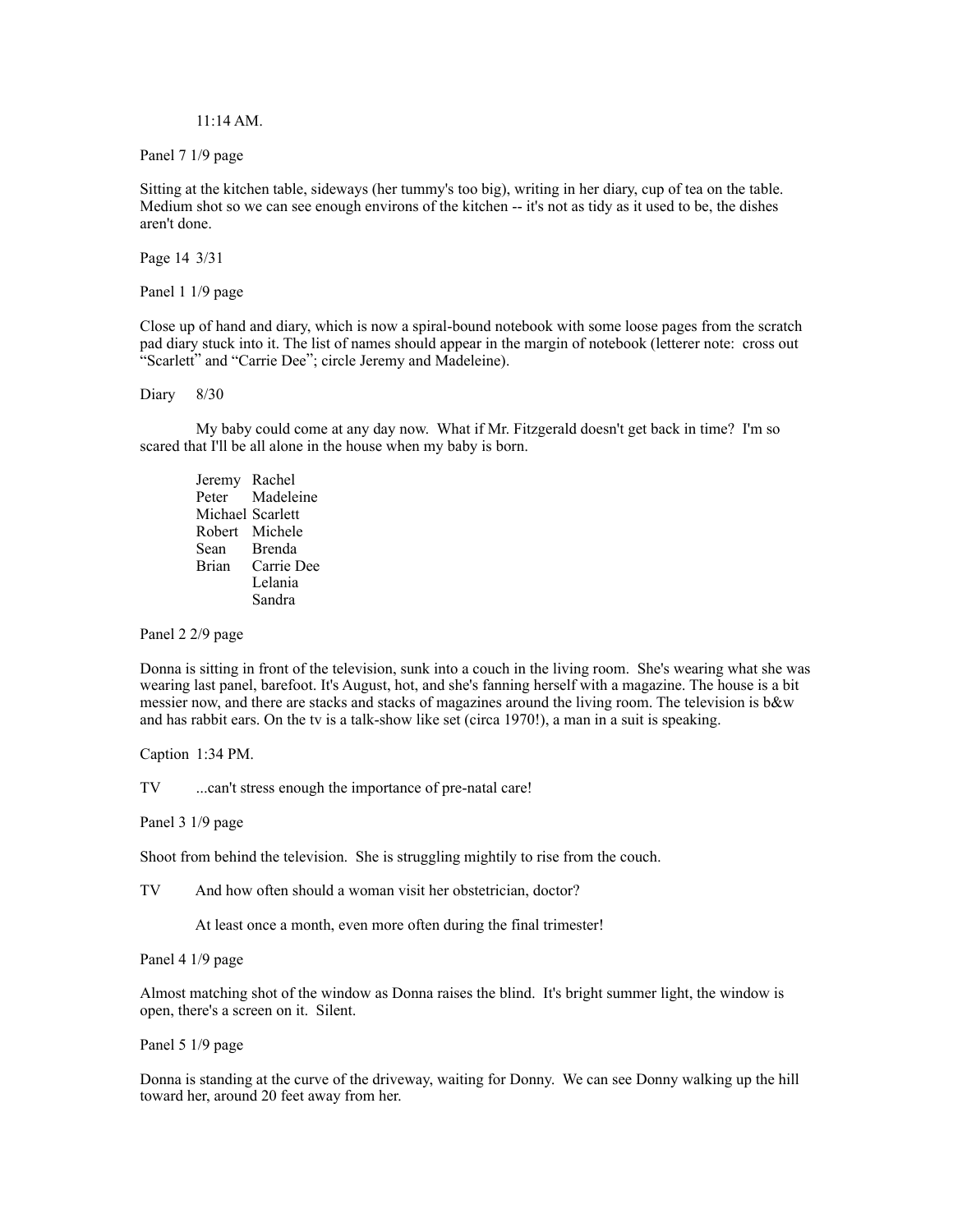Caption Soon...

Donny I just brot'cha grosheries yesterday, miz Donna. Y'need s'more already?

Panel 6 1/9 page

Donny is now five feet from her.

Donna Donny, listen to me. Critical mass, okay? Do you understand?

I'm scared, all right?

Donny Yes'm.

Page 7 2/9 page

Shoot from the floor up at Donna. Close foreground, we can see an envelope that has been slipped under the front door. Donna is in the background, in the kitchen, standing in front of the refrigerator. The fridge door is open, she's pouring milk into a glass, but she's noticing the envelope. She's wearing a pair of Fitz' jeans, cut off, zipper down in the front to accommodate her tummy.

Caption September 16, 1972 9:40 AM.

Page 15 3/31-4/6

Panel 1 2/9 page

She's sunk to her knees in front of the front door, reading the letter, shocked look on her face. Silent.

Panel 2 1/9 page

Close up on her hand holding the letter, which is written in hurried masculine script.

Letter D.

 DON'T LEAVE THE HOUSE. THEY MAY BE WATCHING. L WILL COME FOR YOU AS SOON AS I CAN.

DON'T LEAVE THE HOUSE!

F.

Panel 3 1/9 page

Pull the camera back, away from Donna, so that she's small in the panel. This is a level shot, camera is about a foot off the floor.

Donna [small] What am I gonna do? I can't do this by myself!

Panel 4 1/9 page

Pulling up shade matching shot. It's late summer now, light should be brighter and warmer. Silent.

Panel 5 1/9 page

Donna is sitting by the kitchen window, pulling the blind open a little bit. This should be colored in summer late morning light.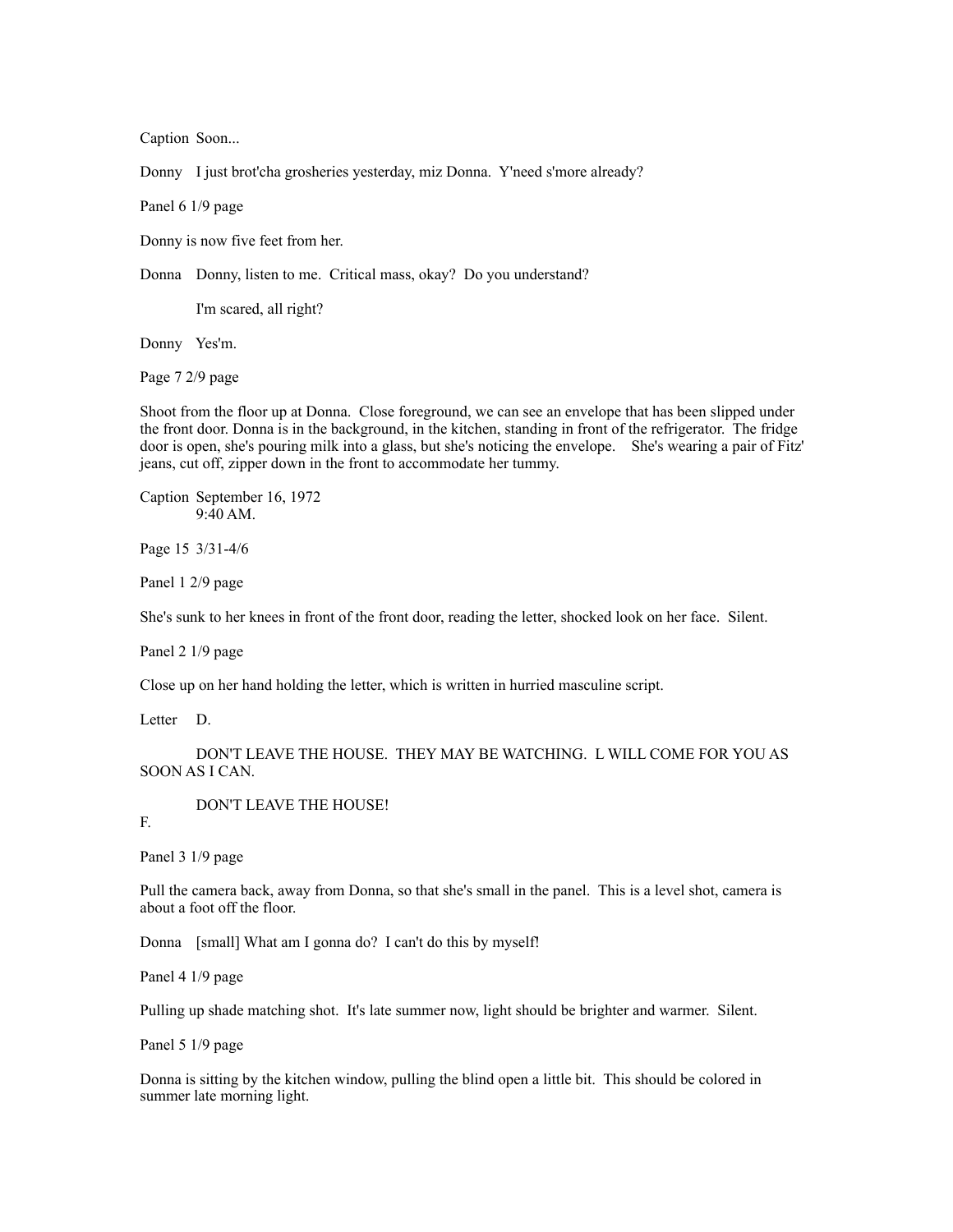Caption 10:50 AM.

Panel 6 1/9 page

Match panel 5, she's in the same position but now she's not holding the curtain open. Her head is turned toward the window, looking out it. Room is now lit in late afternoon light.

Caption 5:35 PM.

Panel 7 1/9 page

Match panel 5, she's in the same position. But now she's looking down, in hand-wringing despair.

Caption 7:50 PM.

Panel 8 1/9 page

Donna peeking out the door, it's dark outside.

Page 16

Panel 1 1/6 page

Donna heading down towards Donny's house, down the driveway. Shoot from an angle where we can see part of her house, her figure small on her driveway, evidence of the other house at the bottom. Fairly high angle.

Panel 2 1/6 page

We can see Donny's house by the road at the bottom of the hill, the road, and the driveway up to Donna's house. Donna is approaching Donny's house cautiously, positioning herself behind a tree. Long shot, she's in middle ground.

Panel 3 1/9 page

Shoot from inside the house. We can see that it is abandoned -- faded wallpaper with light rectangular patches in areas where photos were taken off the wall and where the wall phone used to be. No furniture, scraps of newspapers, leftover from hurried packing, on the floor. Donna can be seen peering into the window, shielding her eyes up against it.

Panel 4 1/9 page

Bust shot of Donna, from the side, reacting to the sudden light that is pouring out of the window. She's shocked and scared, pulling back. See sketch.

Panel 5 1/9 page

Donna's back is now to the house wall, hiding. A small bit of her arm is still in front of the window (making us wonder if whoever is shining that light might spot her!).

Panel 6 1/6 page

Pull around to the front of the house. A car is idling, and two shadowy figures are inside it. They're shining a floodlight through the front window of the house.

Panel 7 1/6 page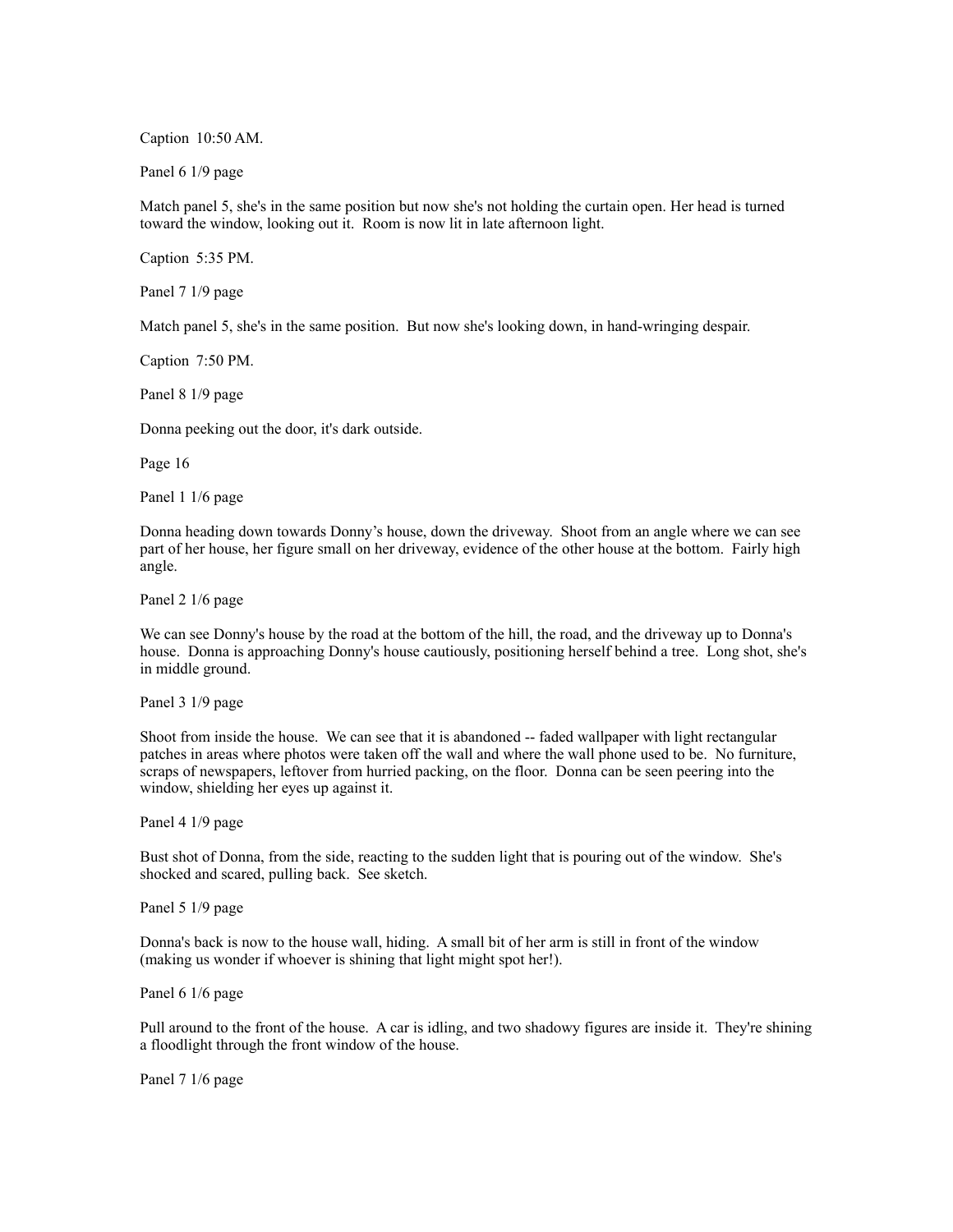Back to Donna's side of the house. Donna is peering around the corner of the house. Past the house, we can see the car pulling out.

Page 17

Panel 1 2/9 page

Shoot from 3/4 behind Donna, running up the driveway, staying on the side of the road toward the woods as much as she can. She's holding her tummy as she runs, turning her head over her shoulder to look back as if fearing that she is being pursued.

Panel 2 1/9 page

Shoot from inside the house at Donna, having just come in the door, her back to it and pushing it shut in fright.

Panel 3 1/6 page

Bust shot, close on her, bent partway over in pain, clutching her tummy.

Donna Aaaaahhh!

Panel 4 1/6 page

Donna staggers over to the couch.

Panel 5 1/3 page

Shot from slightly overhead. Donna on the couch, holding the baby to her breast, looking awful, tired, stringy hair, blood everywhere -- childbirth + hemorrhaging. Sheet covering her. Her other arm is limp and bloody, dangling off the couch. Her eyes are nearly closed. Her diary and a pen are on the floor near her hand.

Caption 5:42 AM.

Page 18

Panel 1 1/9 page

Shot includes door and couch. She's not moving at all, though someone's pounding on the door.

SFX Blam blam blam

Panel 2 1/9 page

Booted foot kicks in door. From same angle, closer on door.

Panel 3 1/9 page

Shoot from the ground up towards Fitz, who has stepped into the door, angled to include her bloody limp hand, dangling off the couch, i.e. close up hand foreground and Fitz medium shot. Include the diary, foreground.

Fitz Donna!

Panel 4 2/9 page

Medium shot. Fitz kneeling beside her. Closed diary/thick spiral notebook, with loose papers tucked into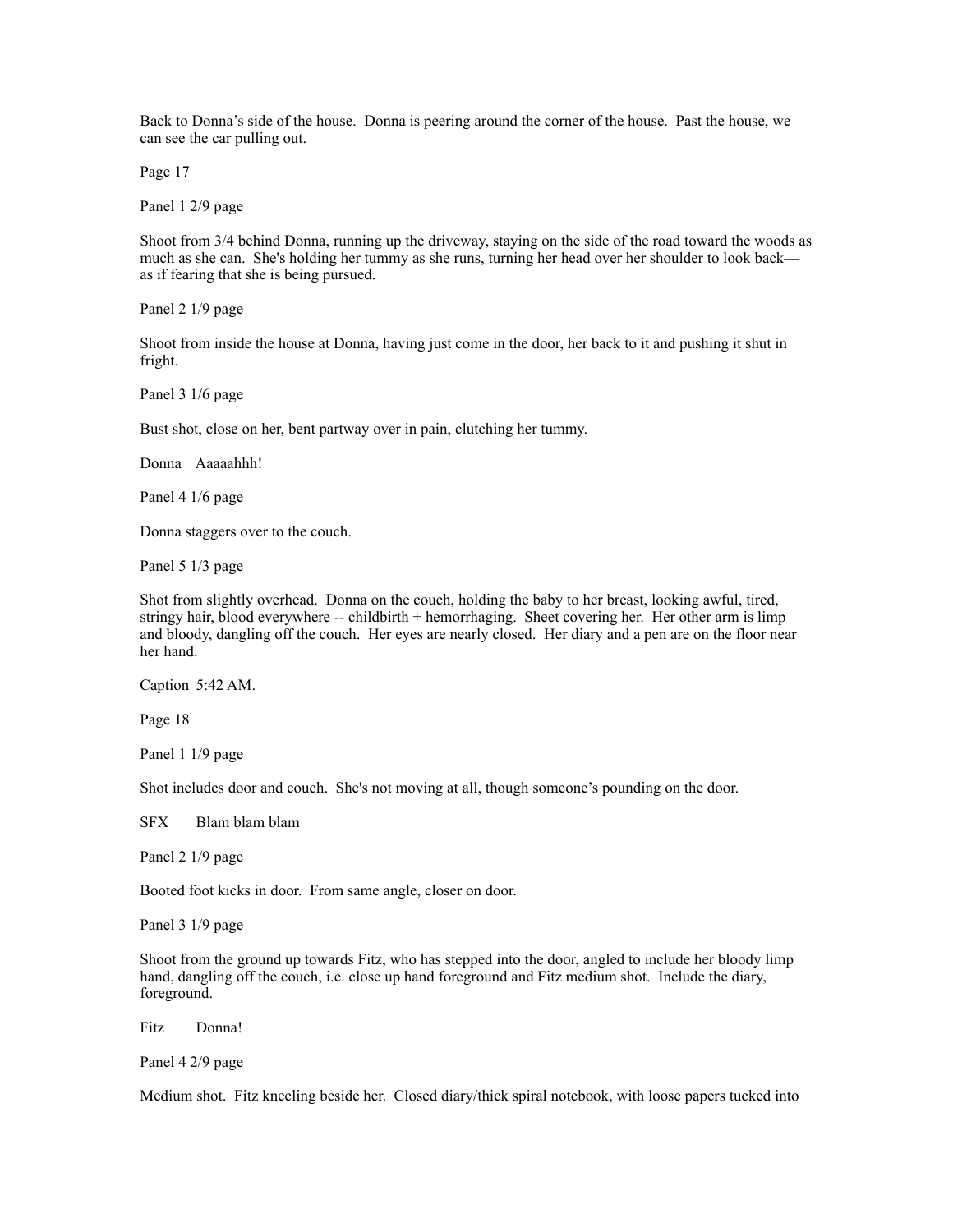it, and pen should be on the floor underneath the hand. The diary cover has "My Diary" and "Donna" in girlish script (or balloony lettering)

Fitz Donna! Donna! Oh, my God!

Donna [small] Mr. Fitzgerald?

Panel 5 1/9 page

Two shot (see layout).

Fitz I got here as soon as I could --

Donna [small] ...won't stop bleeding...

Panel 6 1/9 page

Donna is trying to look at Fitz, trying to smile a little.

Fitz Gotta get you to a doctor -- I know one I can trust, but it's far...

Donna [small] 'S a girl! Isn't she beautiful? Her name is Madeleine.

Panel 7 1/9 page

Donna is looking at the baby.

Donna Take care of my baby.

Panel 29 1/9 page

Close on Donna as her head slumps back.

Page 19

Panel 1 2/9 page

Overhead shot, she's lying in blood as Fitz holds her, his head buried in her shoulder. Diary on the floor.

Panel 2 1/9 page

Fitz has gotten up and is holding the baby, he is looking down and sees the diary.

Panel 3 1/9 page

Match his entry shot. Hand visible, but no diary. Fitz walking out the door with the baby (and diary).

Panel 4 2/9 page

Long medium shot of house and environs. Fitz is 15-20 yards from house, but heading into the woods, uphill. He's looking up, as if trying to spot helicopters.

Panel 5 1/6 page

Medium shot. Shoot from behind Fitz, coming down through woods. In the near distance we see a nondescript car, with Fitz' driver, Duke, standing outside, smoking a cigarette, noticing Fitz' arrival. He's thirty-ish, big, strong, muscular, former Green Beret. The road is a gravel road.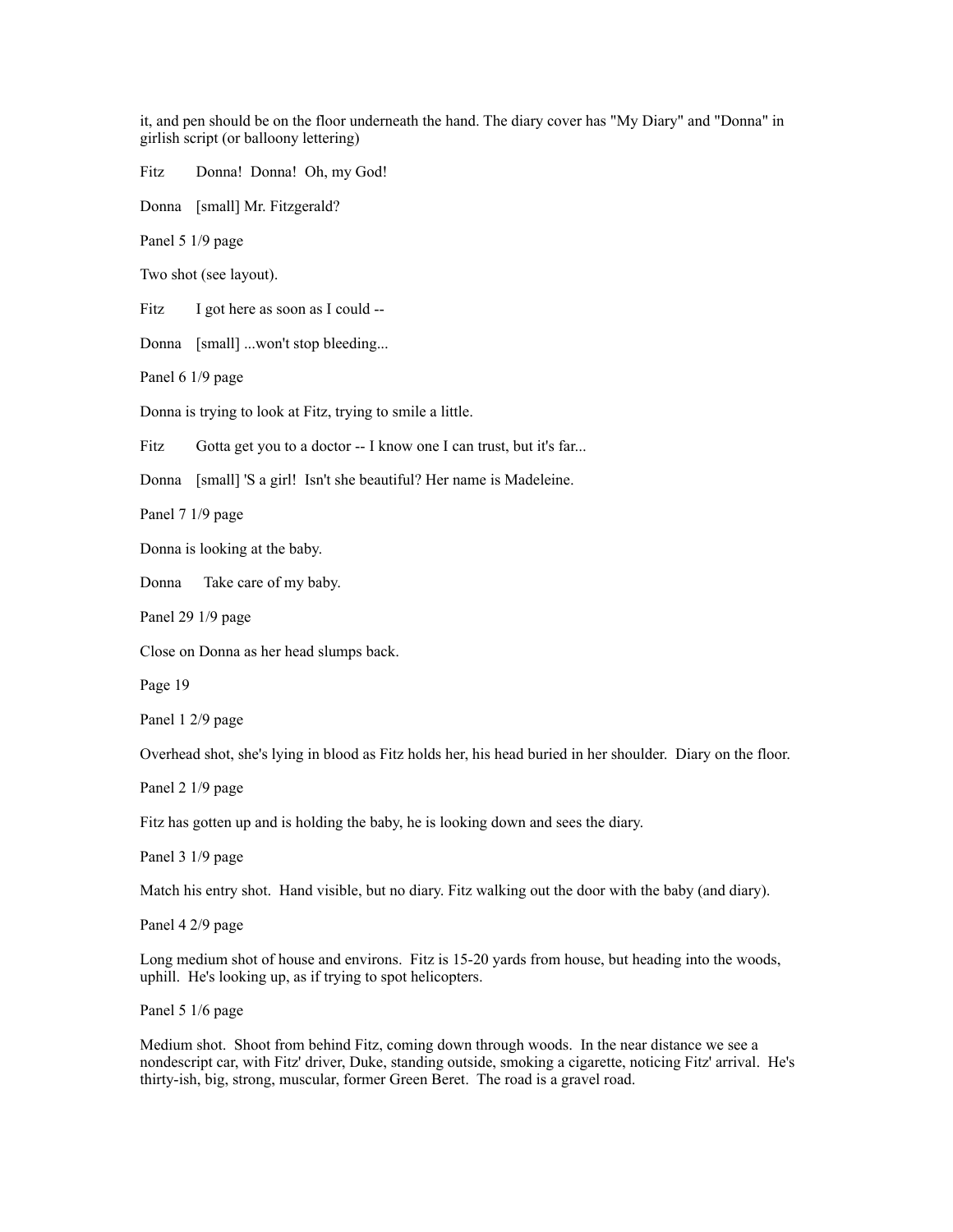Panel 6 1/6 page

Close medium shot. Fitz' is handing the diary and the baby over to the driver. Duke is looking holding the baby as if it's an alien thing.

Fitz Change of plans, Duke.

Duke Where's the girl, chief?

Page 20

Panel 1 1/9 page

Close up of Fitz's face, looking down slightly, dreadfully sorrowful.

Fitz Dead.

Panel 2 1/9 page

Fitz looks up at Duke, all business now.

Fitz Take care of the baby. Get out of here now.

Duke Hey, where you going?

Panel 3 1/9 page

Fitz looks grim. Duke looks concerned for him.

Fitz Back to burn the body.

Duke I'll come with you!

Panel 4 1/6 page

Fitz has turned and started to walk away. Focus on Duke, who doesn't look happy about being left alone with the kid.

Fitz No! Get the baby out of here! I'll see you at the Missouri safe house!

Panel 5 1/6 page

Fitz heads back into the woods.

Panel 6 2/9 page

Larger sized shot. Foreground, Fitz at the gas stove with a rolled up magazine, lighting it. In the background, we can see the couch with Donna's body on it, with a lot of magazines ripped up and fanned open around the couch.

Panel 7 1/9 page

Bust shot of him, holding the torch, cocking up his head, hearing approaching helicopters.

SFX whupwhupwhupwhupwhupwhup

Page 21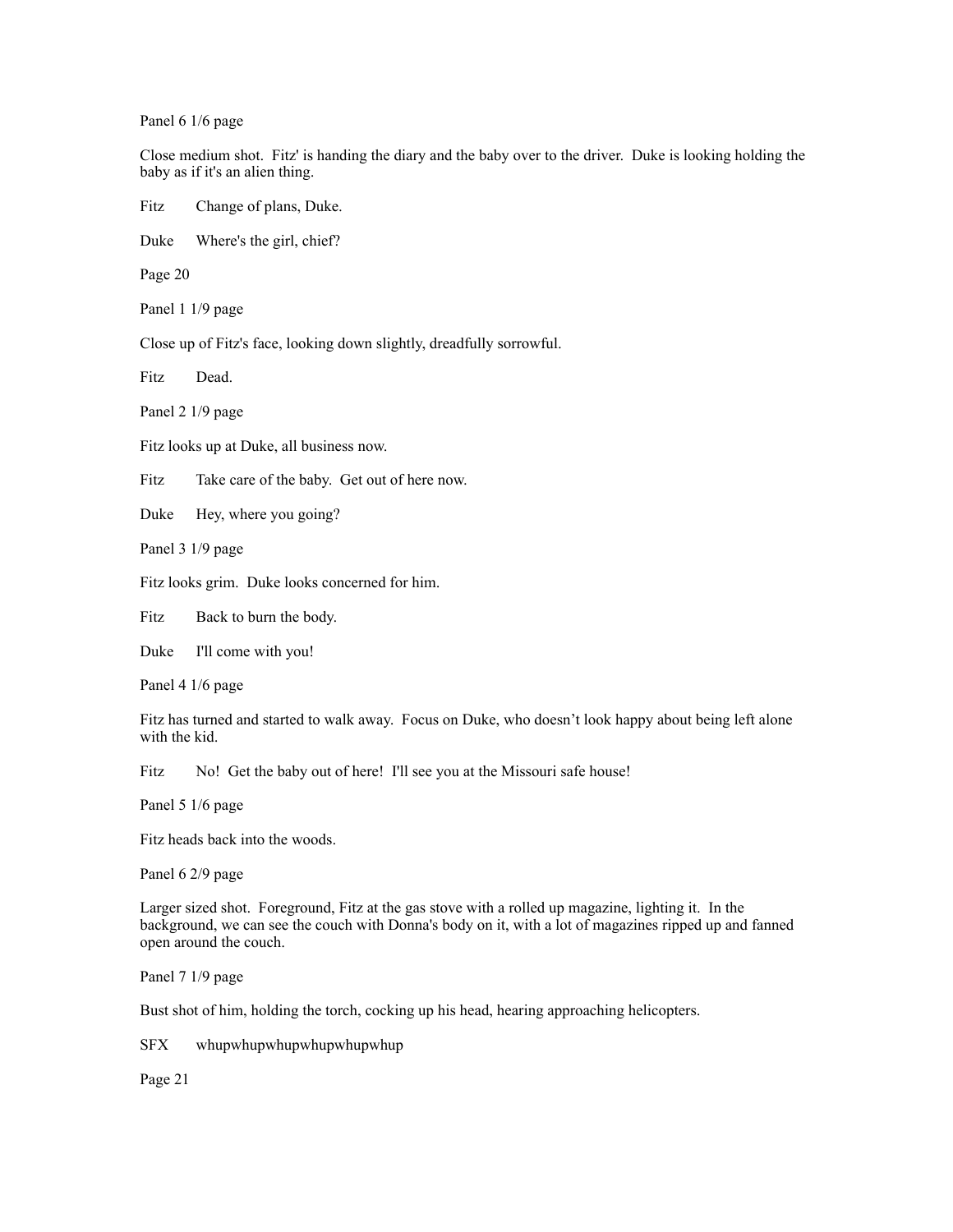Panel 1 2/3 page horizontal

Shoot from high helicopter's pov, over the house. Show the whole house and immediate environs. Armed men are leaping out of vans, two other military-style helicopters are swooping in, men descending on rope ladders.

Panel 2 2/9 page

Shoot from behind Fitz. He is sprinting towards Donna's body, carrying the torch with one hand, gun drawn in the other, whirling to fire at three guys wearing military/police type outfits who are bursting in through the door.

Panel 3 1/9 page

Couch pov. Fitz tosses torch towards the couch, while firing and being shot at.

Page 22

Panel 1 2/9 page

Shoot from 3/4 above the living room. We can see the whole scene: Fitz in the middle of the room, shooting at the soldiers are rushing in from the front door and from behind him. The torch has landed at about Donna's hand level in front of the couch. Some soldiers are headed toward the couch.

Panel 2 1/9 page

Shoot straight at the couch so that we can see her limp hand and her torso but not her head. The flames are just starting to catch at the magazines on the floor.

Panel 3 2/9 page

Diagramatical (Kirby-like) shot of Fitz having rolled to his back, blasting away as a bunch of guys pile over him, but not landing on him. See layout.

Panel 4 1/9 page

Match panel 2. The flames are getting bigger, the tips just reaching a bit higher than the seat of the couch.

Panel 5 2/9 page

Shoot from slightly outside the house at the kitchen corner (about where the driveway bends). A bunch of soldiers have blasted through the kitchen wall (but leaving the sink counter intact). The blast hole frames the panel. Invading soldiers in the foreground; in the background we can see the pileup around Fitz...we can see Fitz, down on the floor, obviously shot up a few times (leg, shoulder, etc.)

Panel 6 1/9 page

Match panel 2. The flames are now engulfing Donna.

Page 23

Panel 1 2/9 page

Soldiers filling their helmets with water at the kitchen sink.

Panel 2 1/9 page

Same angle as panel 2, page 22, but pull further out. We can see the soldiers throwing the water from their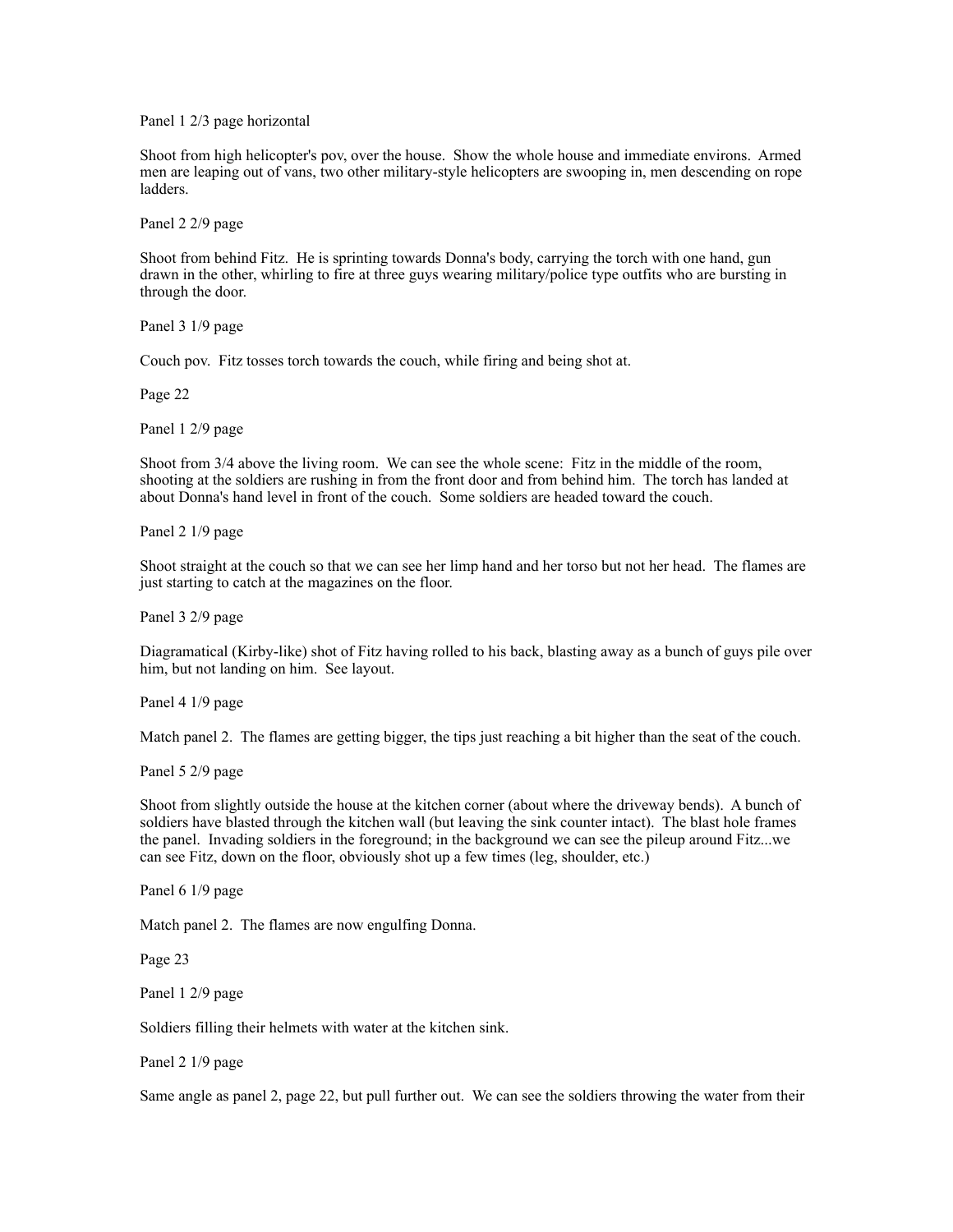helmets at the fire.

Panel 3 1/3 page

Tableau shot. Flames are out, but smoke is everywhere. Fitz is down on the floor, very wounded. Bodies laying around him, other soldiers standing and trying to get up off the floor. Soldiers coughing, near the couch. The commander, wearing a military-style beret, is striding into the room. A soldier is reporting to the commander. Medics are kneeling by Fitz' body.

Soldier She's dead, sir. No sign of the baby.

Commander What about Fitzgerald?

Medic Alive...but just barely.

Panel 4 1/6 page

Close up of commander.

Commander You keep him alive, medic, we're going to want to talk to him later.

Get him in the chopper.

Panel 5 1/6 page

More medics and commander around her slightly charred body.

Commander Let's get her on ice, soldier -- fast!

Medic We've got a refrigerated truck on the way, sir.

Page 24

Panel 1 vertical  $1/3$  (spans tiers 1 and 2)

Pull back to outside the house shot. See the refrigerated truck coming up the driveway. Fitz' body being lifted in a basket into a helicopter. A lot of soldiers on litters, wounds being attended to. Chaos around the house. Smoke still rising from the house, but thin and wispy (the helicopters would disperse it).

Panel 2 horizontal 1/9 page

Pull way back to include a hill in the foreground. We can see a road in front of us, coming over the hill, and Duke's white car on it, heading towards us. In the background we can see the helicopters, smoke coming from the house.

Panel 3 horizontal 1/9 page

Shoot from behind Duke, looking in his rear view mirror. In the mirror, we can see the smoke and helicopters.

Duke Damn, Fitz.

Panel 4 horizontal 1/9 page

Shoot from past the baby, in the front seat, shooting up at Duke.

Duke I think it might just be you and me now, kid.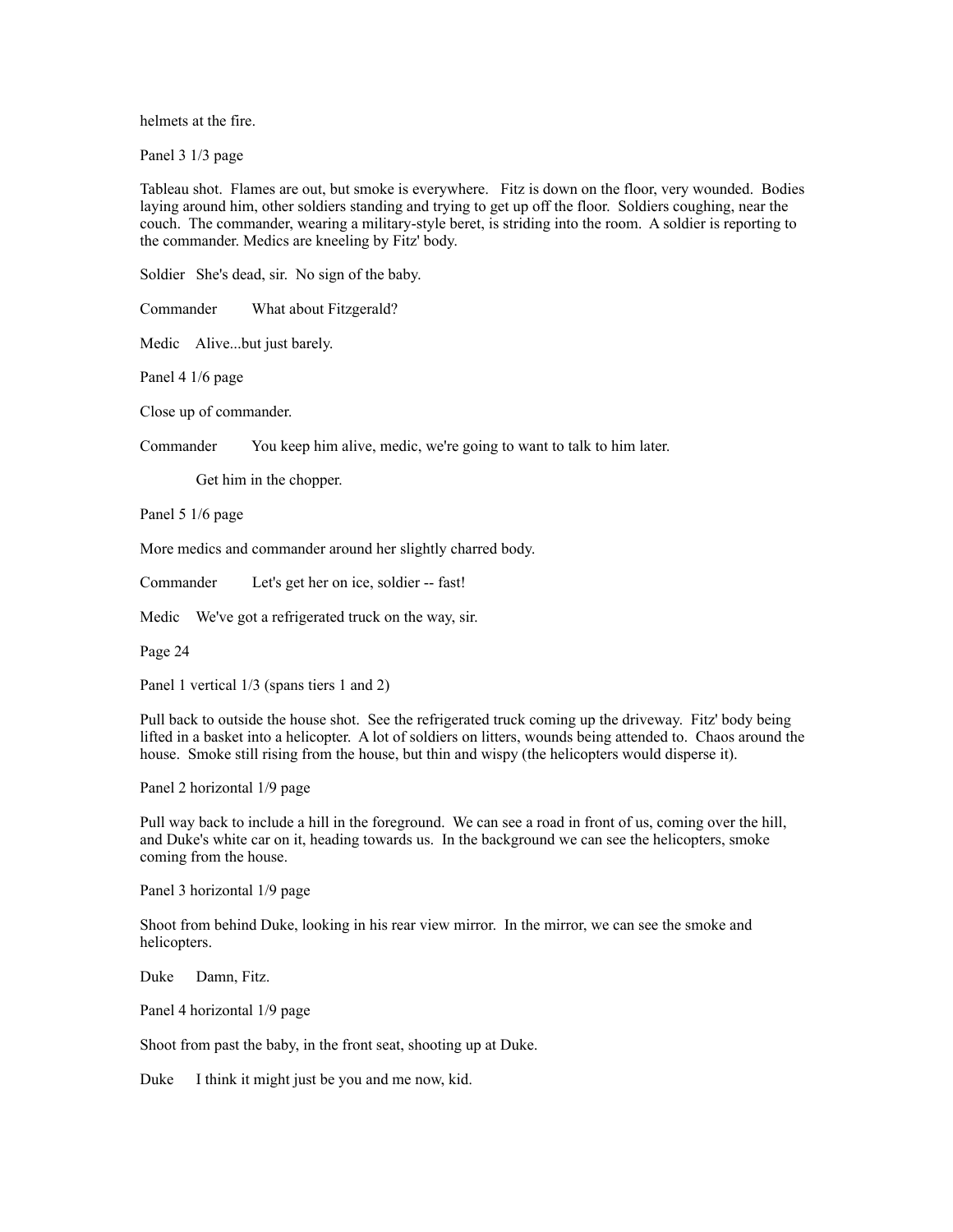Panel 5 2/9 page

Medium shot, straight on the front of a substantially different house than we've seen before. Show enough of it so that this is clear. slightly more posh, with a porch. There is a baby wrapped in a blanket in front of the door on the porch.

Caption September 20, 1972 7:30 AM.

Panel 6 1/9 page

Cropped medium shot. A man has opened the inside door and is looking down in the direction of the baby.

Boyd Ho-o-lee -- !

Enid!

Page 25

Panel 1 1/9 page

Enid has arrived and she is starting to pick the baby up. He's looking confused, thumbs hooked into his waistband. (They've stepped out to the porch, by now.)

Enid Where'd you come from?

You're a mess! You poor dear!

Boyd Who the hell left that here?

Panel 2 1/9 page

Enid and Boyd, close up and cropped.

Enid There's no note or anything.

Boyd You think we ought to call the sheriff? What're we gonna do?

Panel 3 1/9 page

Cropped bust shot of Donny looking through the screen door.

Donny (op) Mama?

Panel 4 1/6 page

Close up on Donny, still behind the screen door.

Donny That's Donna's baby. I just know it.

Panel 5 1/6 page

Medium shot. Donny's come out onto the porch a little. Mom is holding the baby maternally.

Boyd You think this could be that poor girl's child?

Enid We have to keep her, Boyd. Mr. F. would want us to.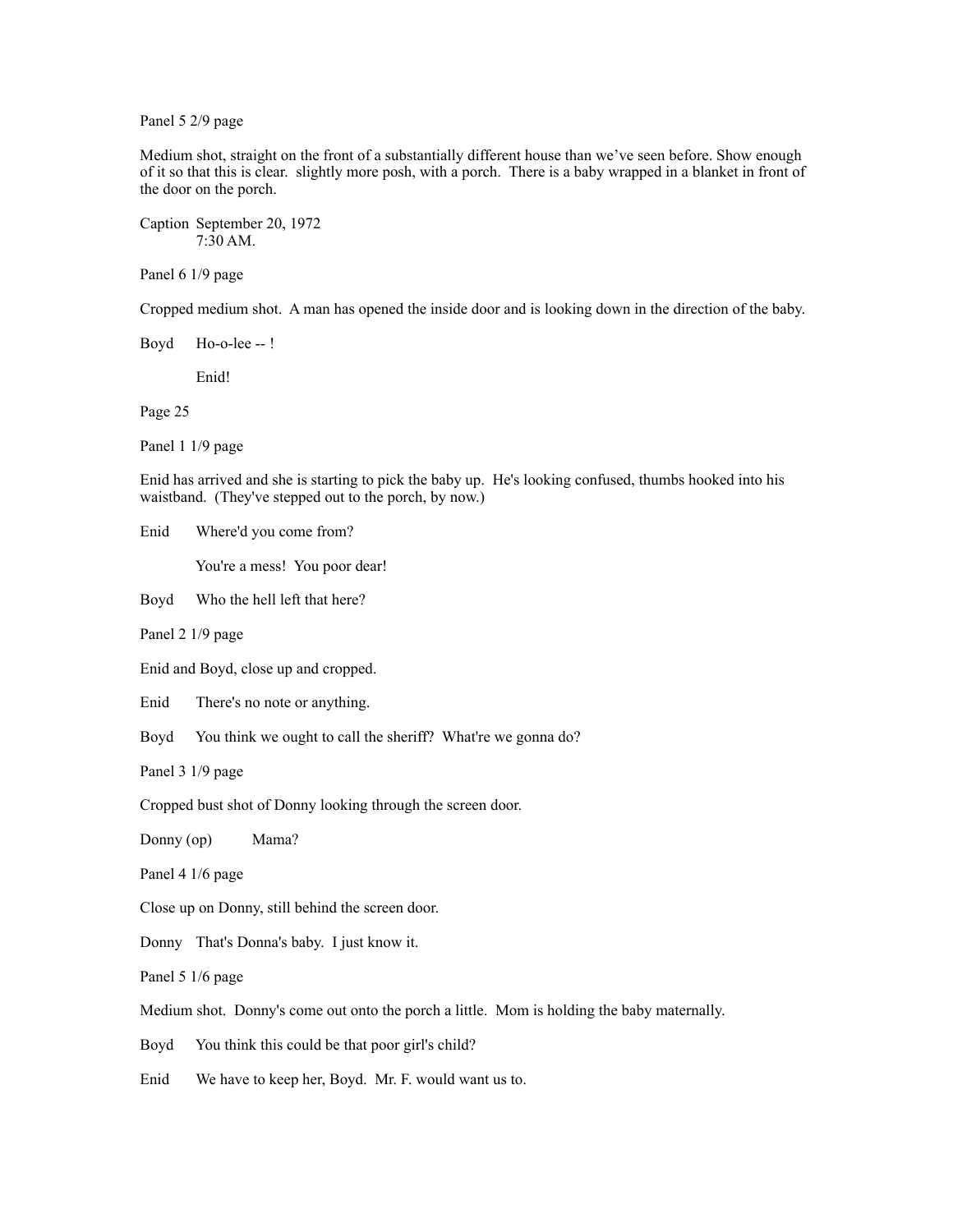Panel 6 1/9 page

Parents taking baby in, background; Donny's at the edge of the porch, foreground, cropped. Looking out.

Donny But where's Donna?

Panel 7 2/9 page

Pull way out to see a medium shot of Duke, some distance away, across the road leaning against a tree. It's clear that he can slip away unseen. Small in the background, we can see Donny and family on the porch.

Page 26

Panel 1 1/3 page

Cut to an opulent spa facility and massage room. High windows, sky lights. Fatale's sister, Ms. Ogun, is lying on a massage table, nude, tummyside down, head on pillow, towel on butt. She's being massaged by a large Aryan man, older, big, husky, wearing white t-shirt, pants. A male receptionist is holding the door open and an executive-dressed man is walking reluctantly in the door.

Caption Aspen, Colorado. September 21, 1972. 2:44 PM.

Receptionist You may enter, sir.

Ogun Leave us, Hans.

Panel 2 1/6 page

Hans is almost out the same door that executive came in, background. Medium shot on the woman and the executive. She's still laying on the table. He's standing in beside her, closer to us, her head turned to face him. She's propped up on her arms

Reynolds I have a report, Ms. Ogun, but I could wait outside until...

Ogun This is too important to wait. What is it?

Panel 3 1/6 page

Reynolds is trying to avert his eyes. Closer to is Ogun, cropped, her back to us. Obviously her body is in position so that Reynolds has quite a view, but be discreet about what the reader sees. This panel and the next two should be shot from the same angle.

Reynolds It's Fitzgerald, Ms. Ogun. We tried to keep him alive long enough to extract some information, but...

Ogun So...you let him die before we could find out where he's hidden the baby.

Panel 4 1/9 page

Reynolds is looking down at the floor. Again, arrange Ogun discreetly.

Reynolds Yes, but, but he was badly damaged in the firefight....

Ogun Look at me when you talk to me, Mr. Reynolds.

Panel 5 1/9 page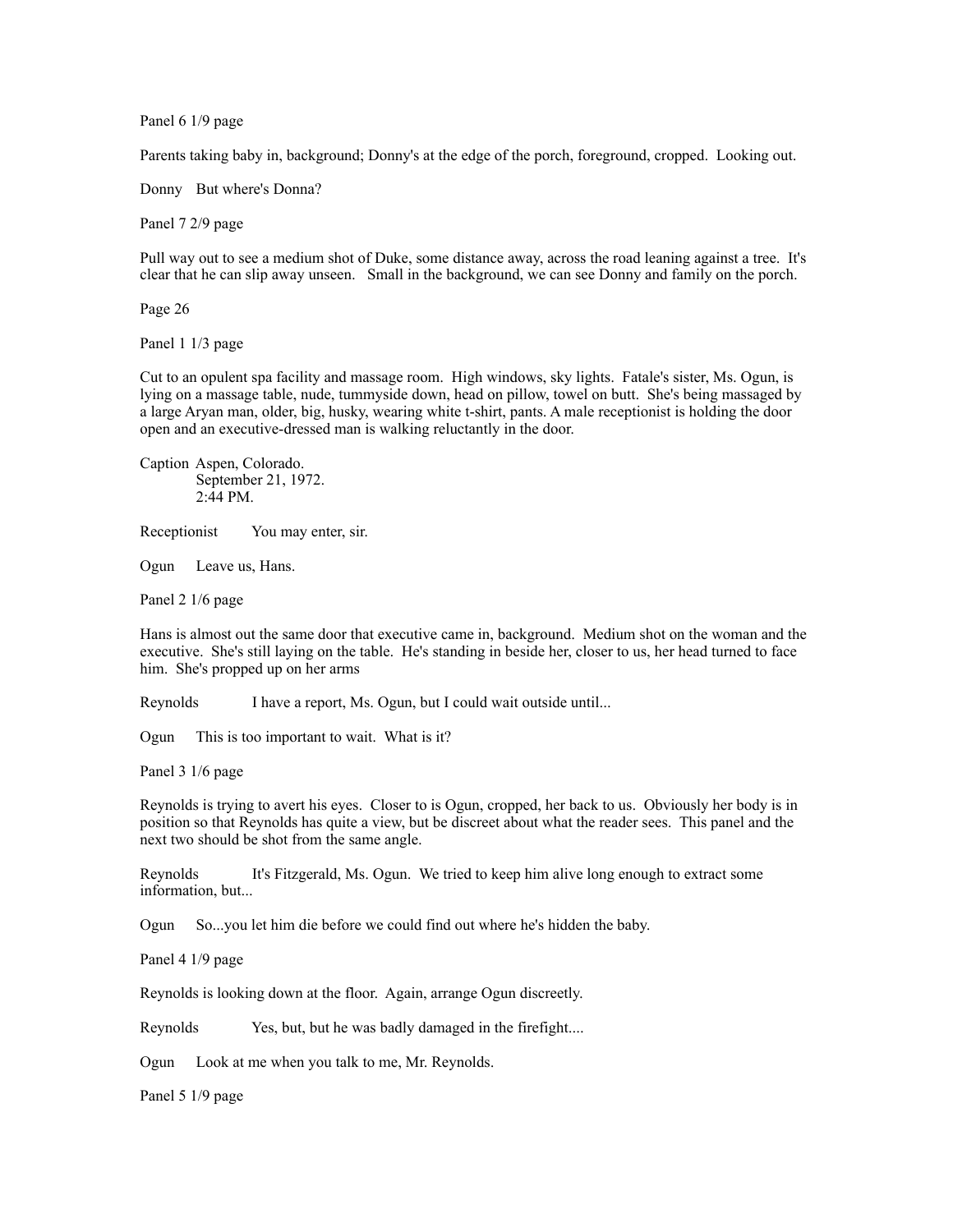She's sitting up. He's in a cold sweat, but he's looking at her. Again, be discreet.

Reynolds I'm sorry I let you down, Ms. Ogun.

I'd...like to tender my resignation as chief of staff.

Ogun You do recall our severance policy.

Panel 6 1/9 page

Long medium shot as Reynolds, hanging his head, retreats toward the door he entered through. Ogun is in the same position as previous, watching him with disdain.

Reynolds Yes. I'll do it myself, Ms. Ogun...if you don't mind.

Page 27

Panel 1 1/3 page

An elegant office, decorated with African art. Ogun and Smith sitting on a couch. Her dressed to the nines, sexy but business-like, wearing a short-skirted Chanel suit. Smith is in a suit. On the coffee table in front of them is a formal tea service and finger sandwiches.

Caption 4:04 PM.

Ogun ...Apparently Mr. Reynolds felt so badly about losing Mr. Fitzgerald that he's committed suicide.

I want you to replace Mr. Reynolds as chief of staff.

Smith I'm honored, Ms. Ogun.

Panel 2 1/9 page

Close up of Ogun: cold, matter of fact, holding her cup as if soon to sip.

Ogun It's of vital importance that we find the child. You'll be in charge of the operation. All of our resources are at your disposal.

Do you know what's at stake, here, Mr. Smith?

Panel 3 1/9 page

Close up of Smith, serious. Cropped even closer is Ogun, partially framing Smith.

Smith Our entire organization.

Ogun Yes, and we are the glue that holds this fragile world together.

Panel 4 1/9 page

Medium shot. Smith is standing, Ogun has walked a few steps toward her desk.

Smith To think a little girl is the most dangerous threat the world has ever faced.

Ogun Well, Mr. Smith, she is my half-sister.

Panel 5 1/3 page